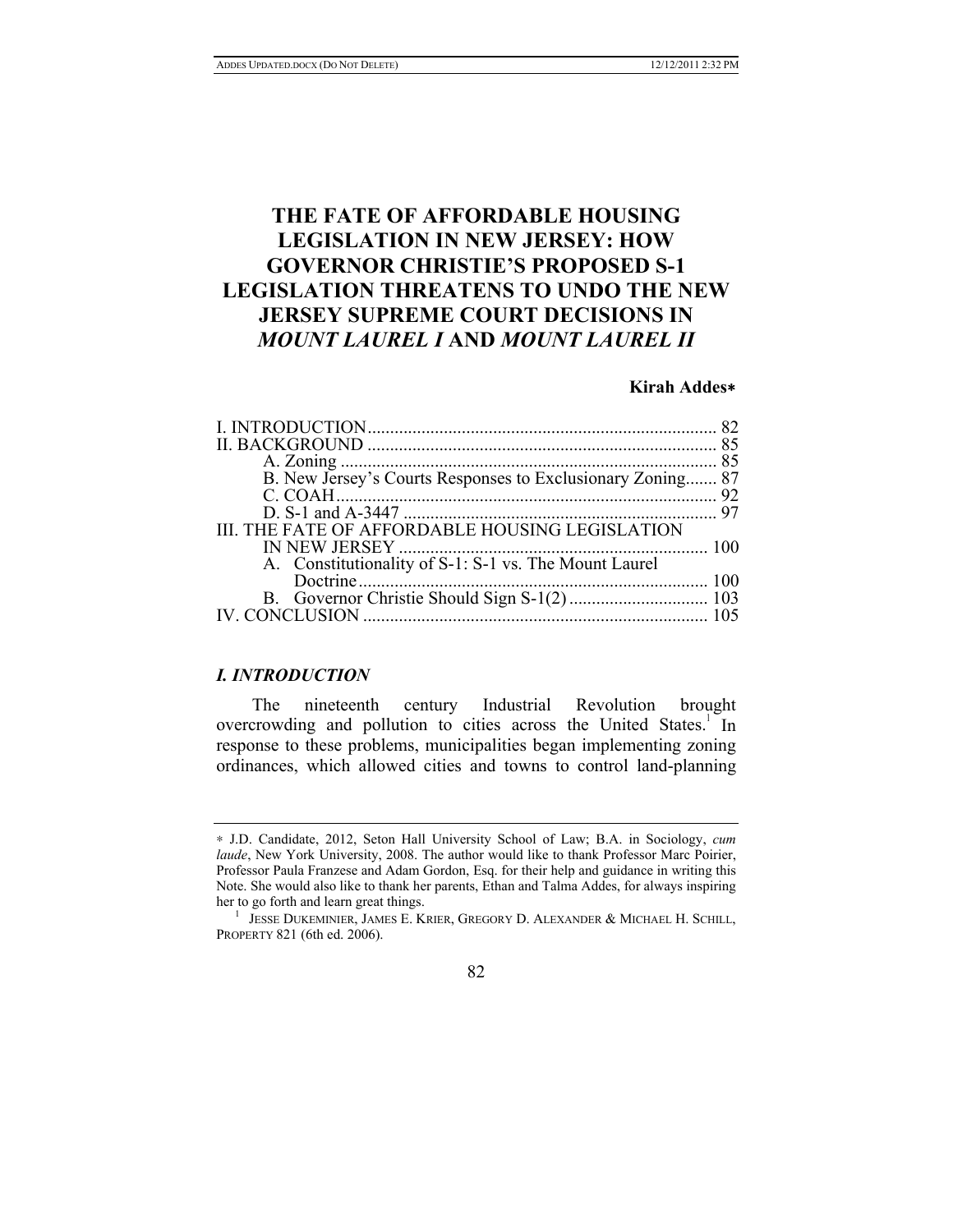development.<sup>2</sup> In 1926 the United States Supreme Court, in *Village of Euclid v. Ambler Realty* (hereinafter "*Village of Euclid*"),<sup>3</sup> ruled that the power to implement zoning ordinances was inherent in a local government's police power as long as the ordinances promoted public health, safety, morals or general welfare.<sup>4</sup> Eventually, however, some municipalities began using zoning regulations to explicitly prevent particular socioeconomic groups from living within their boundaries.<sup>3</sup> City officials speculated that people in similarly situated socioeconomic classes would choose to live in certain types of neighborhoods. For example, occupants of single-family houses on one-acre lots are likely to be wealthier than occupants of mobile homes. It follows that, if a municipality wanted to appeal to wealthier people it could influence the socioeconomic class of its residents by enacting a zoning ordinance banning mobile homes.<sup>7</sup>

In 1975, the New Jersey Supreme Court addressed the issue of exclusionary zoning in *Southern Burlington County NAACP v. Township of Mount Laurel* (hereinafter "*Mount Laurel I*").<sup>8</sup> In *Mount Laurel I*, the plaintiffs alleged that the land use regulations in the Township of Mount Laurel prevented low- and moderate-income families from living there.<sup>9</sup> The Court invalidated the zoning regulations, finding that they excluded certain people based on the limited extent of their income and resources from living in the township. $\frac{1}{2}$ 

Despite the court's decision in *Mount Laurel I*, eight years later the town of Mount Laurel remained afflicted with blatantly exclusionary

 $2\degree$  Zoning ordinances essentially allow local governments to "control (a) building bulks, (b) the size and shape of lots, (c) the placement of buildings on lots, and (d) the uses to which the land and buildings may be put." ROBERT C. ELLICKSON & VICKI L. BEEN, LAND

USE CONTROLS 74 (3d ed. 2005); *see also* DUKEMINIER ET AL., *supra* note 1, at 821.<br><sup>3</sup> 272 U.S. 365 (1926).<br><sup>4</sup> *See* Brian Lerman, *Mandatory Inclusionary Zoning—The Answer to the Affordable Housing Problem*, 33 B.C. ENVTL. AFF. L. REV. 383, 385 (2006).<br><sup>5</sup> This type of zoning became known as "exclusionary zoning." ELLICKSON & BEEN,

*supra* note 2, at 709 (explaining that city officials could "use land use regulations as an effective  $-$  if indirect  $-$  mechanism for excluding certain groups from the city's resident population.").

population."). 6 *Id*. 7 *See generally id*. 8 336 A.2d 713 (N.J. 1975) [hereinafter *Mount Laurel I*]. 9 *Id.* at 717. 10 *See generally id*. at 716.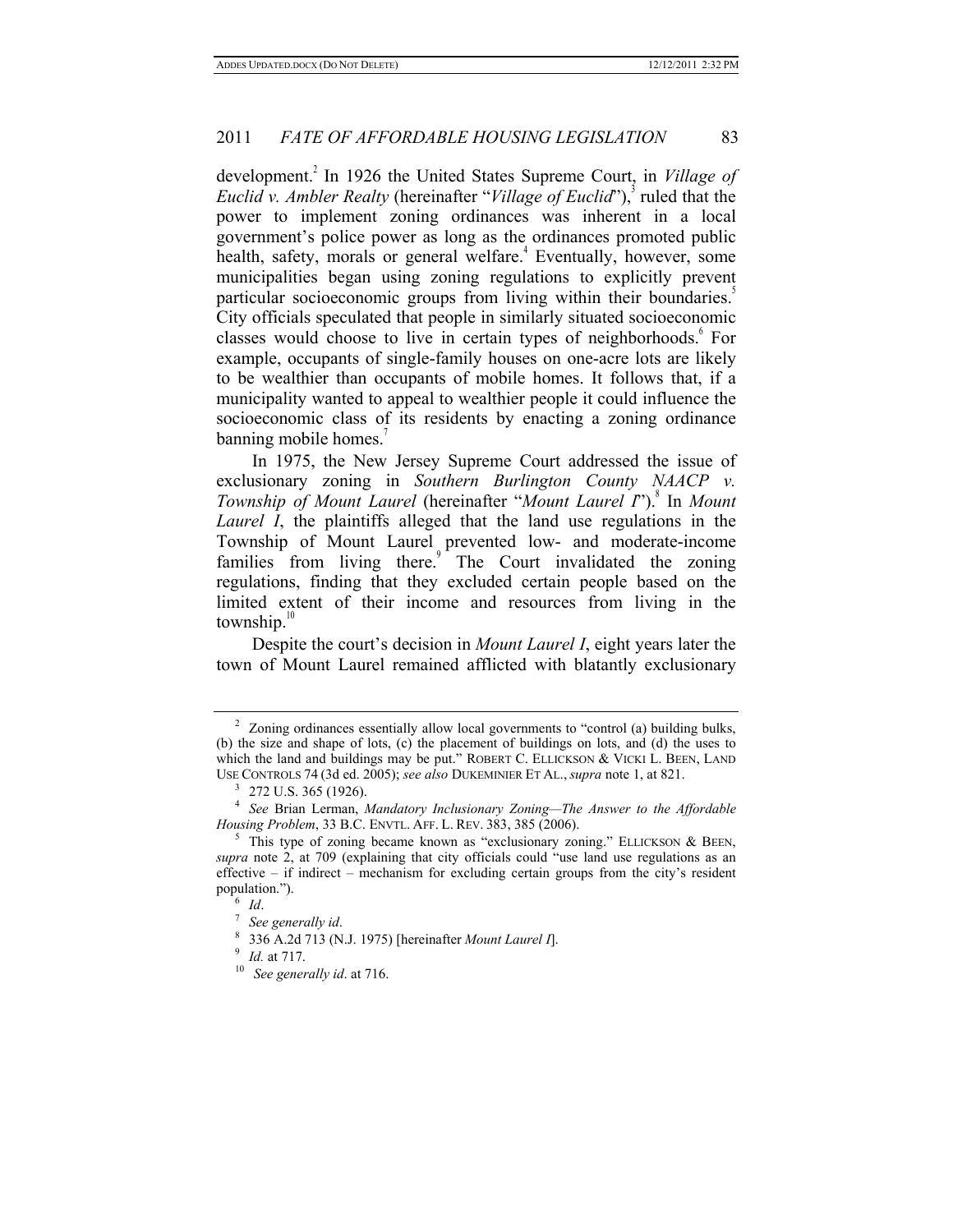zoning ordinances, forcing the New Jersey Supreme Court to revisit the issues in *Southern Burlington County NAACP v. Township of Mount Laurel* (hereinafter "*Mount Laurel II*").<sup>11</sup> The Court in *Mount Laurel II* resolved to carry out the *Mount Laurel* doctrine.<sup>12</sup> New Jersey municipalities remained free, in many respects, to control the development of their communities through zoning laws, but not if it meant excluding lower income groups.<sup>13</sup> In response to the decision in *Mount Laurel II*, the New Jersey Legislature enacted the Fair Housing Act ("FHA") in 1985.<sup>14</sup> The FHA established the Council On Affordable Housing ("COAH"), $15$  an agency in charge of the State's affordable housing plans and responsible for ensuring that towns complied with the *Mount Laurel* doctrine.<sup>10</sup>

In January 2010, New Jersey State Senator Raymond Lesniak introduced the S-1 bill, which proposed major changes to the regulation of affordable housing.<sup>17</sup> On June 10, 2010, the state Senate voted 28-3 to pass S-1.<sup>18</sup> On October 18, 2010, New Jersey Assemblyman Jerry Green introduced his own version of a bill that proposed changes to the regulation of affordable housing,  $A-3447$ <sup>19</sup> On January 10, 2011, both houses approved an amended version of A-3447/S-1 (hereinafter "S- $1(2)$ ").<sup>20</sup> On January 24, 2011 New Jersey Governor Chris Christie issued a conditional veto of S-1(2), calling for the Legislature to pass the earlier version of the bill,  $S-1$ .<sup>21</sup> This Note discusses the

the state, determining the regional need for low- and moderate-income housing, and specifying the criteria by which that need should be allocated among municipalities within each region." ELLICKSON & BEEN, *supra* note 2, at 776.<br><sup>16</sup> N.J. STAT. ANN. § 52:27D-305 (West 2008).<br><sup>17</sup> S. 1, 214th Leg. (N.J. 2010).<br><sup>18</sup> Peggy Ackermann & Claire Heininger, *N.J. Senate Votes to Abolish Affordable*-

<sup>11</sup> 456 A.2d 390, 410 (N.J. 1983) [hereinafter *Mount Laurel II*]. 12 "*Mount Laurel* doctrine" refers to the court's holdings in *Mount Laurel I*, which focused on preventing state and local governments from using their land use powers to discriminate against the poor. *Id.* at 410.<br><sup>13</sup> See generally DUKEMINIER ET. AL., *supra* note 1, at 918.<br><sup>14</sup> N.J. STAT. ANN. § 52:27D-305 (West 2008).<br><sup>15</sup> The FHA "assigned [COAH] the responsibility for defining hous

*Housing Council, move Control from State to Towns*, NJ.COM, June 10, 2010,

http://www.nj.com/news/index.ssf/2010/06/nj\_senate\_disbands\_coah\_moves.html.<br><sup>19</sup> H.R. 3447, 214th Gen. Assemb. (N.J. 2010).<br><sup>20</sup> S. 1, 214th Leg. (N.J. 2011); *see also* Beth DeFalco, *State Legislature Overhauls <br><i>Afford Affordable-Housing Laws*, PRESSOFATLANTICCITY.COM, Jan. 11, 2011, http://www.pressofatlanticcity.com/news/press/new\_jersey/article\_1d7745ce-1d44-11e0 b58e-001cc4c03286.html. 21 Damika Webb, *Tell Your Legislators to Reject the Conditional Veto*, FAIR SHARE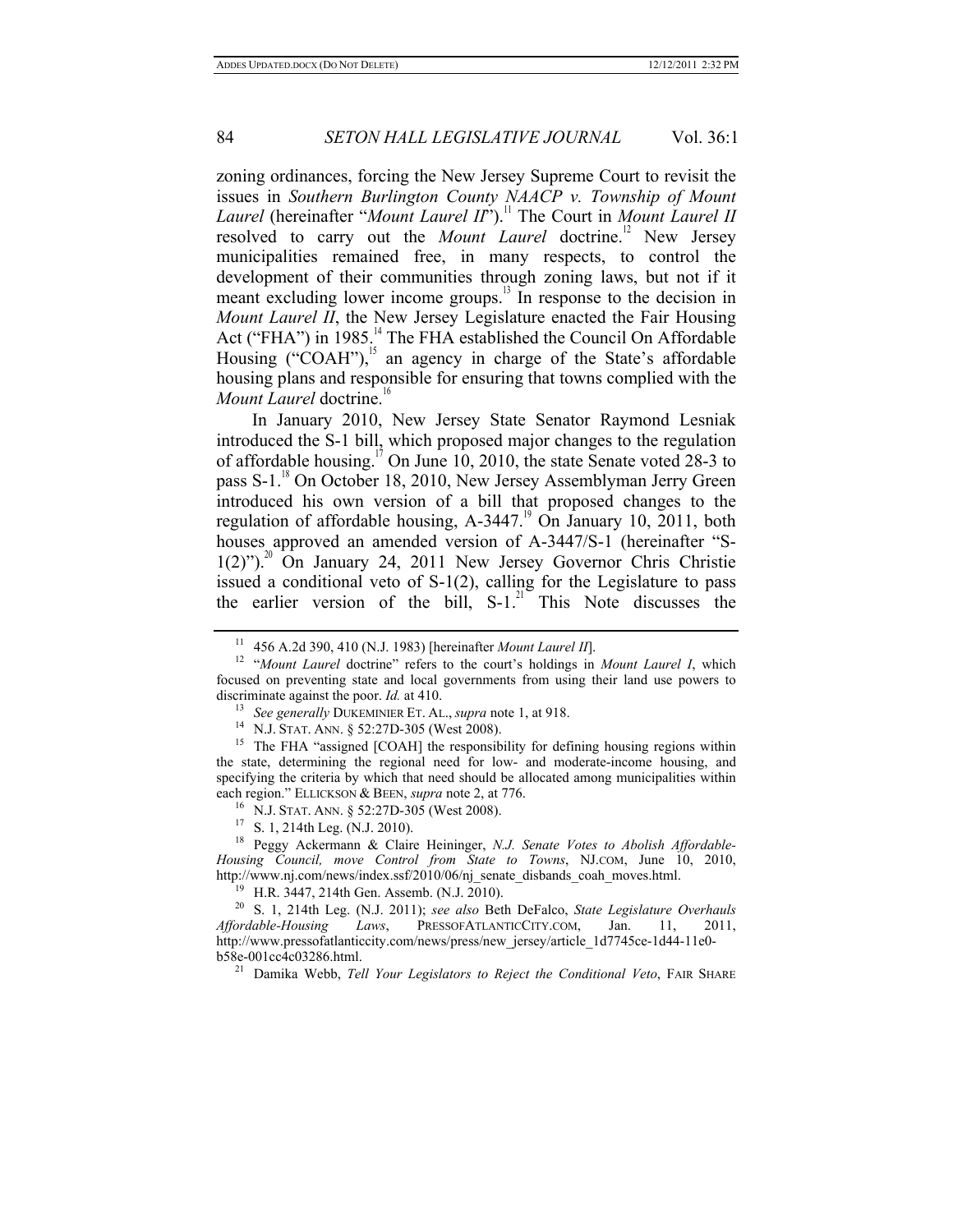constitutionality of S-1 and how Governor Christie's plan conflicts with the Judiciary's decisions in both *Mount Laurel I* and *II* and threatens to undo over thirty years of work towards improving the availability of affordable housing in New Jersey. An analysis of S-1 and S-1(2) will show that Governor Christie should have signed S-1(2), because S-1(2) does not suffer from the same constitutional issues as S-1 and complies with the *Mount Laurel* doctrine.

Part II of this Note takes a detailed look at the history of zoning, the New Jersey Supreme Court decisions in *Mount Laurel I* and *II*, the Appellate Court decisions on COAH's third round rules, and the proposed S-1 and S-1(2) affordable housing legislation. Part III discusses the constitutionality of S-1 and S-1(2) and the possible impact each bill would have on the regulation of affordable housing if enacted.

#### *II. BACKGROUND*

#### *A. Zoning*

When municipalities began enacting zoning ordinances, they sought to minimize or eliminate unwanted externalities.<sup>22</sup> Zoning provided "rational planning . . . and an optimistic belief that planning bodies could control the shortsighted and uncoordinated decisions of individual landowners, which had resulted in ugly and chaotic cities."<sup>23</sup> Three important events precipitated the spread of the use of zoning ordinances across the United States.<sup>24</sup> First, in 1916 New York City approved a widely publicized zoning ordinance to remedy two problems: pollution due to traffic and factories, and the blockage of light and air as a result of proliferating skyscrapers.<sup>25</sup> Second, in 1921 Herbert Hoover, then United States Secretary of Commerce, introduced the Standard State Zoning Enabling Act, which sanctioned local "governments to regulate and restrict the height, number of stories, and size of buildings, . . . the density of population, and the location and use of buildings, structures and land for trade, industry, residence, or other

HOUSING CENTER BLOG (Jan. 28, 2011), http://fairsharehousing.org/blog/entry/tell-yourlegislators-to-reject-the-conditional-veto/. 22 *See generally* DUKEMINIER ET AL., *supra* note 1, at 828. 23 *Id*. at 825. 24 ELLICKSON & BEEN, *supra* note 2, at 74. 25 *Id*. at 74-75.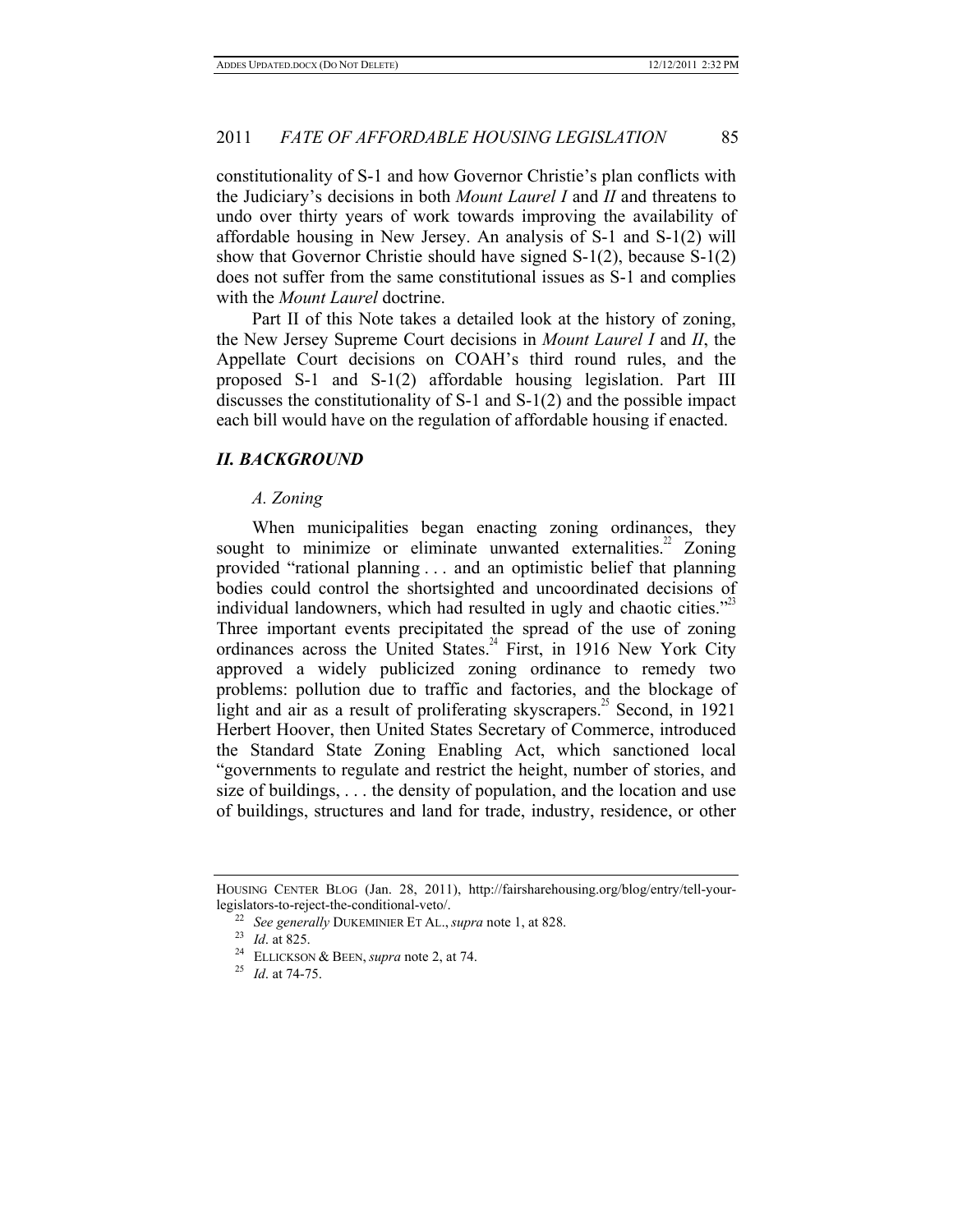purposes."26 Third, in 1926 the United States Supreme Court, in *Village of Euclid*, held that the power to enact zoning ordinances was a valid exercise of a municipality's police power and was constitutional as long as the ordinances had a substantial relation to the health, safety, morals, or general welfare of the population.<sup>27</sup>

Until 1927, New Jersey courts invalidated zoning schemes as unconstitutional and beyond a municipality's police power.<sup>28</sup> In 1927, however, the New Jersey Legislature ratified an amendment to the New Jersey Constitution that gave the Legislature the power to authorize municipalities to enact zoning regulations.<sup>29</sup> In 1955 the New Jersey Supreme Court in *Pierro v. Baxendale*<sup>30</sup> reversed the New Jersey Law Division's decision to grant the plaintiffs a building permit to construct a motel, despite a zoning ordinance prohibiting the construction of motels.<sup>31</sup> The Court held that the city's policy makers had the power to enact zoning ordinances as long as their decisions promoted the public interest.<sup>32</sup> The court followed the same reasoning in its 1962 decision in *Vickers v. Township Committee of Gloucester Township* (hereinafter "*Vickers*").<sup>33</sup> In *Vickers*, the Court held that it would not interfere with a municipal ordinance banning all mobile homes because the municipal officials believed the ordinance was in the best interest of the community. $34$ 

By 1973, however, large metropolitan areas of New Jersey were

*See* N.J. CONST. art. IV, § 6, para. 2.<br><sup>30</sup> 118 A.2d 401 (N.J. 1955).<br><sup>31</sup> *Id.* at 402, 408.<br><sup>32</sup> *Id.* at 408; *see also* Hall, *supra* note 28, at 6. (The court "in rather striking language . .

<sup>&</sup>lt;sup>26</sup> *Id.* 27 Village of Euclid v. Ambler Realty, 272 U.S. 365, 397 (1926).<br><sup>27</sup> Village of Euclid v. Ambler Realty, 272 U.S. 365, 397 (1926).<br><sup>28</sup> Frederick W. Hall, *Prelude to Mount Laurel*, *in* AFTER MOUNT LAUREL: THE SUBURBAN ZONING 4 (Jerome G. Rose & Robert E. Rothman eds., 1977); *see*, *e.g.*, Robert Realty Co. v. City of Orange, 135 A. 60, 61 (N.J. 1926) (finding that the City did not present sufficient evidence to show a zoning ordinance prohibiting the construction of apartments was necessary to protect the public health, safety, or general welfare) and Stein v. City of Long Branch, 2 N.J. Misc. 121, 123 (N.J. 1924) (holding a zoning ordinance that barred construction of multi-home developments unconstitutional).<br><sup>29</sup> The amendment later became part of article 4 of the 1947 New Jersey Constitution.

<sup>.</sup> indicated its satisfaction with the thought that conscientious municipal officials had finally been sufficiently empowered to adopt zoning measures designed to preserve the 'wholesome and attractive characteristics of their communities and the values of taxpayers' property.'") (quoting Pierro v. Baxendale, 118 A.2d 401, 408 (N.J. 1955)). 33 181 A.2d 129 (N.J. 1962). 34 *Id*. at 138.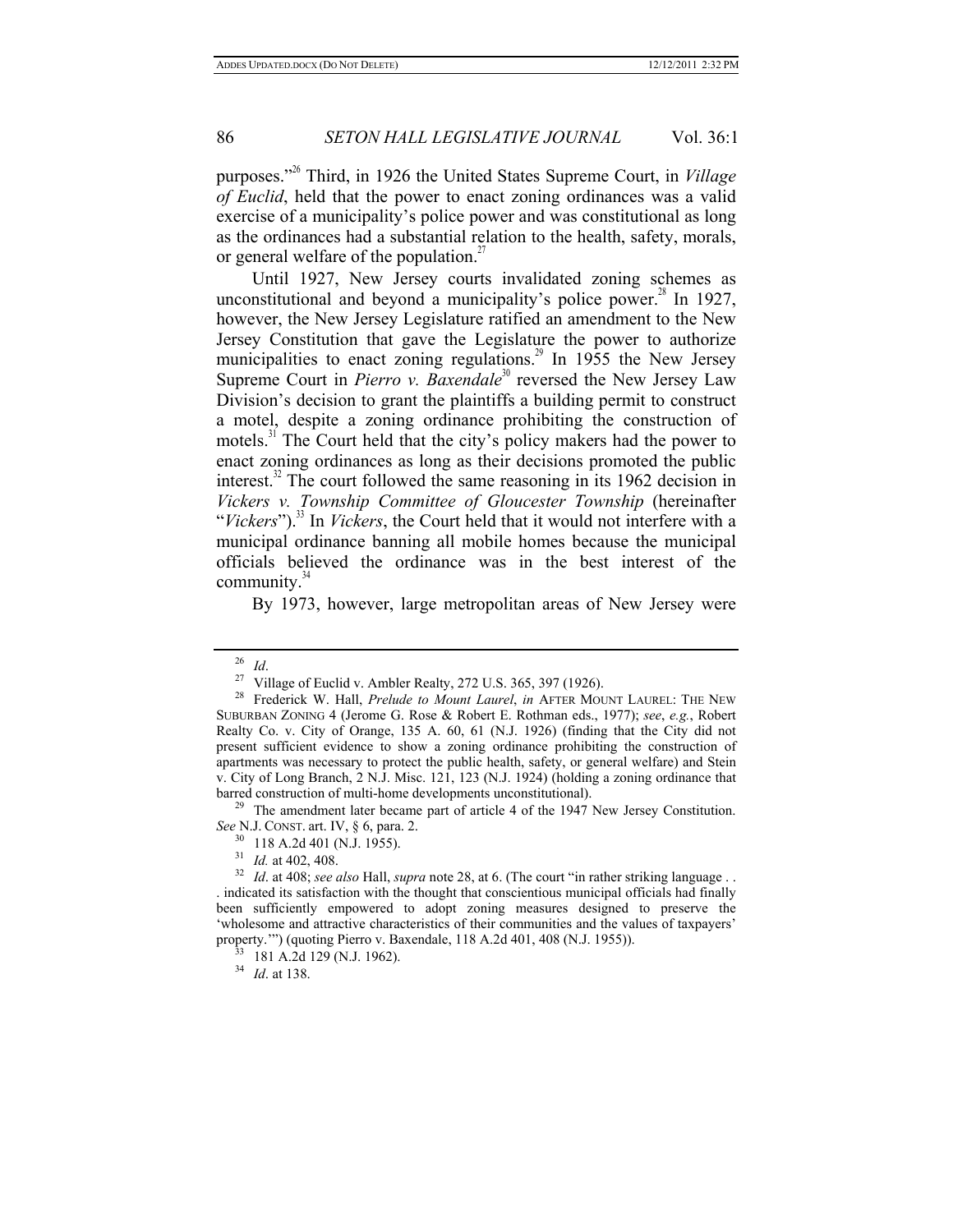changing rapidly. One commentator described the changes as follows:

Business and industry for one reason or another had moved out of the central cities and people had moved from the central cities to new houses in the suburbs. As cities were being worn out, the housing worsened and the people having to occupy that housing were at a disadvantage. Meanwhile, the suburban municipality was indulging in fiscal zoning; that is, to keep taxes low it was encouraging good ratables—industrial and commercial uses—and discouraging school childrenFalseTo discourage the presence of school children, these developing municipalities were imposing all kinds of restrictions limiting new construction to single-family housing on large lots, with large minimum floor area—while trying to attract industry. But this left the central cities and their residents in a terribly bad state, because the poor of all kinds were largely congregated in the cities.<sup>35</sup>

Many communities, especially affluent ones, began implementing zoning ordinances that prohibited mobile homes and limited the construction of multi-family dwellings. $36$  Over time, municipal governments became increasingly parochial, and it became clear that the motivation behind these zoning regulations was to "preserve community character."37 The regulations excluded lower income individuals from living in certain municipalities because those individuals could not afford to build or live in housing that met the zoning requirements.<sup>38</sup> These municipal zoning schemes resulted in numerous court challenges to exclusionary zoning and, ultimately, the New Jersey Supreme Court's decision in *Mount Laurel I*.

#### *B. New Jersey's Courts Responses to Exclusionary Zoning*

In 1975 the New Jersey Supreme Court, in *Mount Laurel I*, upheld a trial court decision that invalidated a system of land use regulations in the Township of Mount Laurel.<sup>39</sup> The Court based its decision on the notion that low- and moderate-income families were being unlawfully excluded from living in the municipality.<sup>40</sup> The legal question before the Court centered on whether it was lawful for a municipality to use zoning ordinances as a means of preventing people from living within

<sup>35</sup> Hall, *supra* note 28, at 9-10. 36 Lerman, *supra* note 4, at 386. 37 *Id*. at 387. 38 *Id*. at 386-87. 39 *Mount Laurel I*, 336 A.2d 713, 723 (N.J. 1975). 40 *Id*.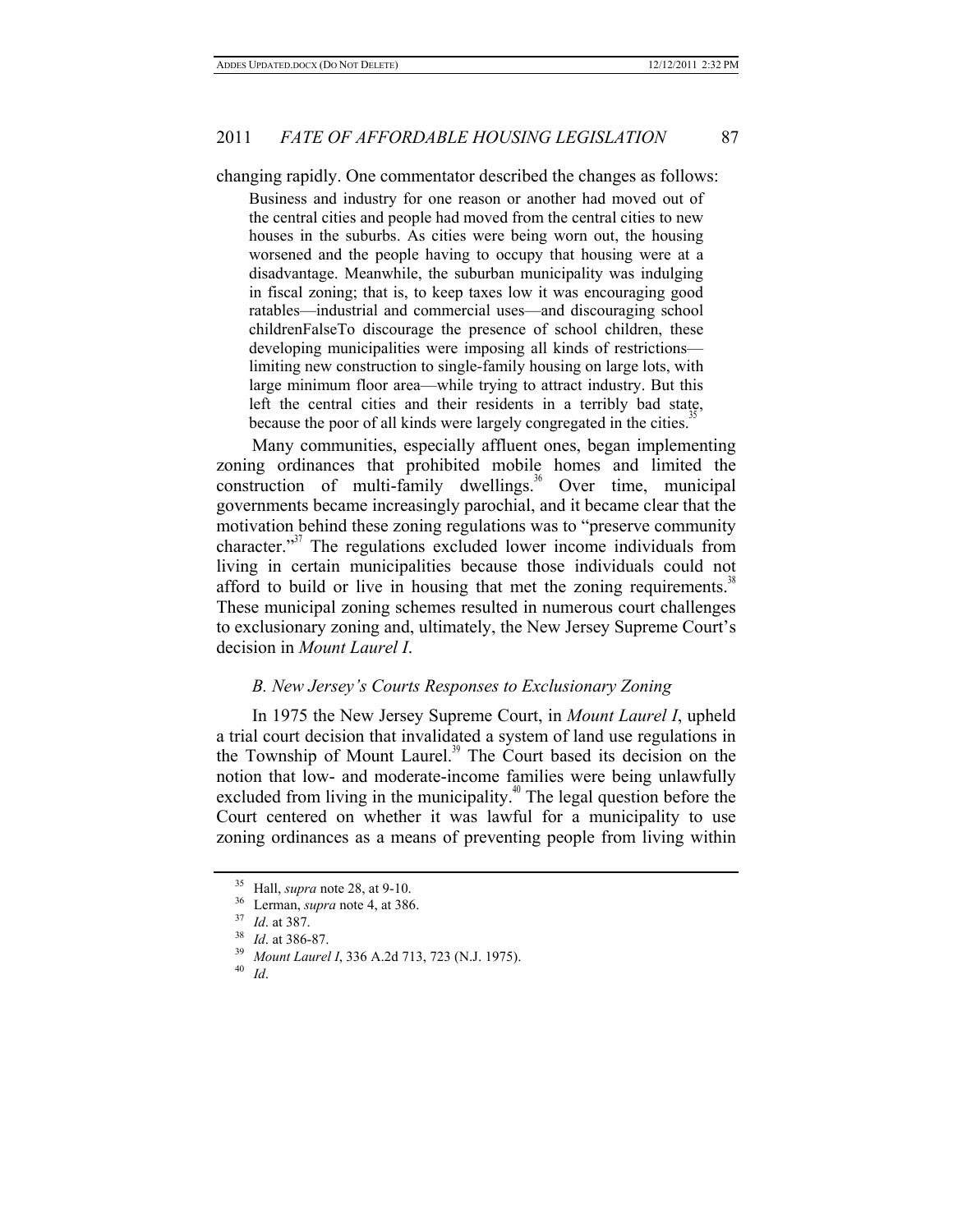that municipality based on the limited extent of their income.<sup>41</sup>

Plaintiffs<sup>42</sup> in *Mount Laurel I* challenged two principal regulations of Mount Laurel's zoning scheme.<sup>43</sup> The first was an ordinance that permitted only single-family detached dwellings with large minimum lot-size requirements to be built in residential areas of the town.<sup>44</sup> The Court found that these requirements "[a]llow only homes within the financial reach of persons of at least middle income.<sup>"45</sup> The second regulation plaintiffs challenged zoned approximately thirty percent of the town's land for industrial use, even though less than one percent of this area was actually used by industry.<sup> $46$ </sup> This regulation effectively prevented developers from building on the land and kept the land vacant.

Low- to moderate-income earning individuals could not afford to live in the areas zoned for residential use because the housing was too expensive and they were not allowed to build more affordable housing on the land zoned for industrial purposes even though most of it was not being used. The Court agreed with the trial court's finding that the Township of Mount Laurel had engaged in economic discrimination by depriving the poor of adequate housing.<sup>47</sup> The Court held that every municipality's zoning scheme must provide "a variety and choice of housing" so as to afford low- and moderate-income persons a realistic opportunity to reside in each municipality.48 The Court also explained that Mount Laurel could not use government tax money and other resources solely for the benefit of middle- and upper-income persons.<sup>49</sup> The Court summarized its holding as follows:

As a developing municipality Mount Laurel must, by its land use

<sup>&</sup>lt;sup>41</sup> *Id.* at 724.<br><sup>42</sup> The plaintiffs included current residents of Mount Laurel who resided in dilapidated housing, former residents who were unable to find suitable housing and thus had been forced to move, nonresidents living in rundown housing in the area who wished to acquire more suitable housing, and three organizations representing the interests of racial minorities, Southern Burlington County's National Association for the Advancement of Colored People (NAACP), Camden County's Congress of Racial Equality (CORE), and Camden County's NAACP. *Id.* at 717.<br><sup>43</sup> *Id.* at 719.<br><sup>44</sup> *Id.*; *see also* DUKEMINIER ET AL., *supra* note 1, at 922.<br><sup>45</sup> *Mount Laurel I*, 336 A.2d at 719.<br><sup>46</sup> *Id.*; *see also* DUKEMINIER ET AL., *supra* note 1, at 922.<br><sup>47</sup> *Moun*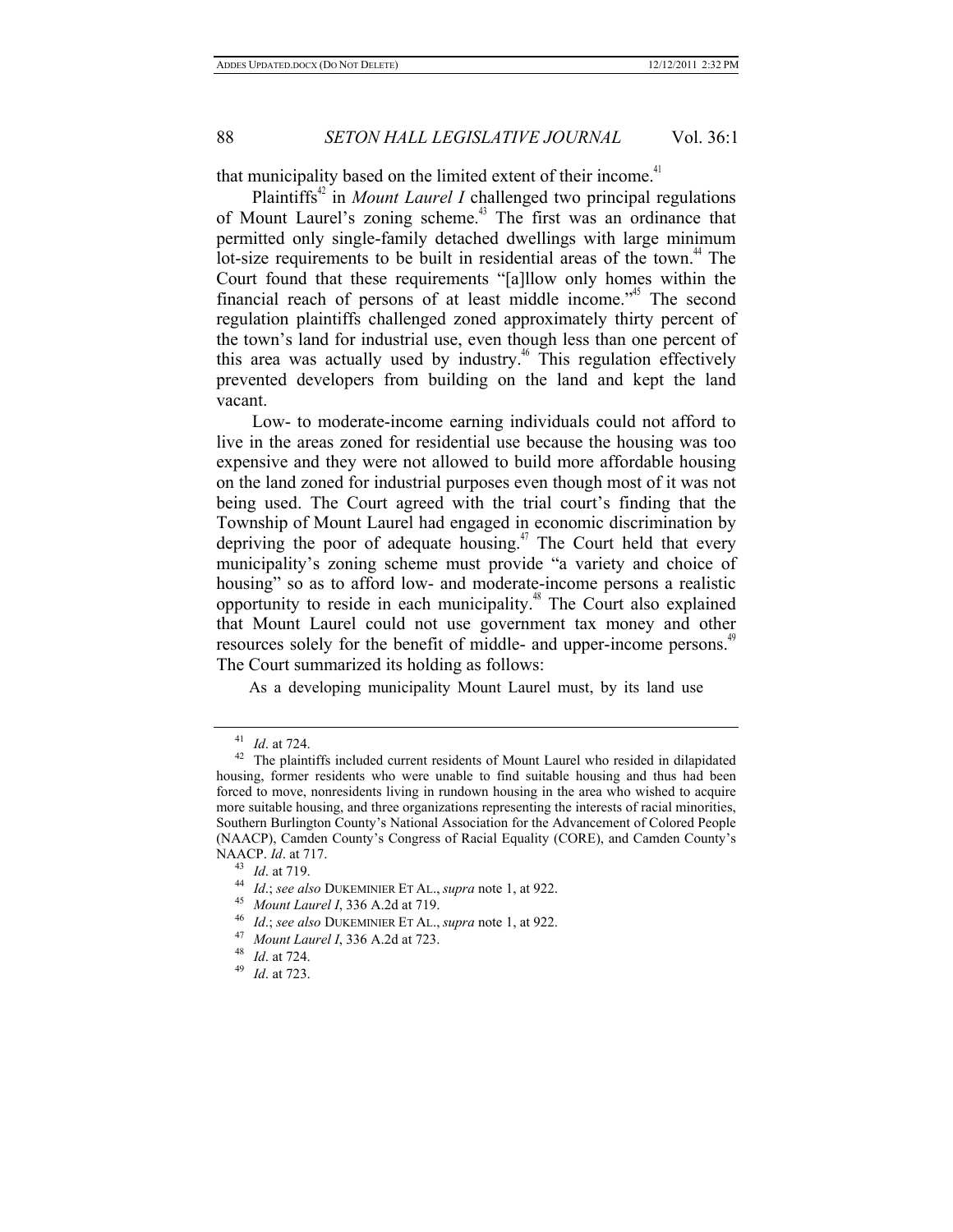regulations, make realistically possible the opportunity for an appropriate variety and choice of housing for all categories of people who may desire to live there, of course including those of low and moderate income. It must permit multi-family housing, without bedroom or similar restrictions, as well as small dwellings on very small lots, low cost housing of other types and, in general, high density zoning, without artificial and unjustifiable minimum requirements as to lot size, building size and the like, to meet the full panoply of these needs.<sup>31</sup>

The Court granted the Township of Mount Laurel ninety days to amend its zoning regulations consistent with the court's findings and correct the deficiencies specified in the Court's opinion.<sup>51</sup> Although the Court outlined a remedy pertaining specifically to the Township of Mount Laurel, the court also explained that the problem of exclusionary zoning existed in numerous other municipalities.<sup>52</sup> Therefore, the Court broadened its holding by requiring each New Jersey municipality to enable developers, through land use ordinances, to have a realistic opportunity to provide a fair share of low- and moderate-income housing. $53$ 

Unfortunately, the court's holdings in *Mount Laurel I* proved difficult to apply.54 In two cases following *Mount Laurel I*, *Oakwood at Madison, Inc. v. Township of Madison* (hereinafter "*Oakwood*")<sup>55</sup> and *Pascack Association v. Mayor & Council of Township of Washington* (hereinafter "*Pascack Association*"),<sup>56</sup> the New Jersey Supreme Court

located." N.J. STAT. ANN. § 52:27D-304(d) (West 2008). 54 Rutgers University, *History*, THE N.J. DIGITAL LEGAL LIBRARY (2010), http://njlegallib.rutgers.edu/mtlaurel/aboutmtlaurel.php.<br><sup>55</sup> 371 A.2d 1192 (N.J. 1977).<br><sup>56</sup> 379 A.2d 6 (N.J. 1977).

<sup>50</sup> *Id.* at 731-32; *see also* DUKEMINIER ET AL., *supra* note 1, at 930 (explaining that in *Mount Laurel I* the court found that a municipality may not foreclose opportunities for lowand moderate-income housing, and must offer an opportunity for such housing "at least to the extent of the municipality's fair share of the present and prospective regional need therefore.").<br><sup>51</sup> *Mount Laurel I*, 336 A.2d at 734.<br><sup>52</sup> *Id.* at 717.<br><sup>53</sup> *Id.* at 724. "Low-income housing" refers to housing "occupied or reserved for

occupancy by households with a gross household income equal to 50% or less of the median gross household income for households of the same size within the housing region in which the housing is located." N.J. STAT. ANN. § 52:27D-304(c) (West 2008). "Moderate- income housing" refers to housing "occupied or reserved for occupancy by households with a gross household income equal to more than 50% but less than 80% of the median gross household income for households of the same size within the housing region in which the housing is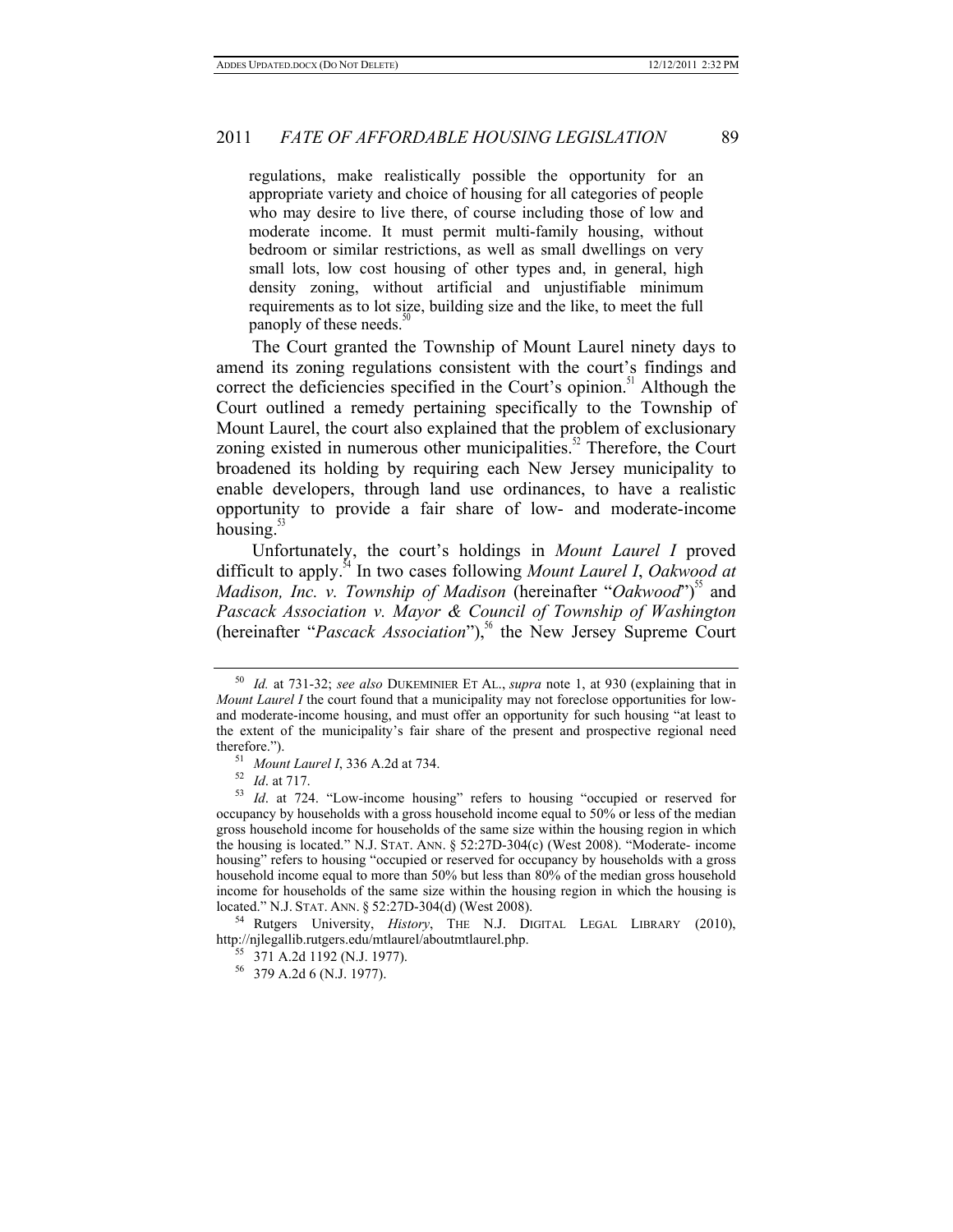interpreted the *Mount Laurel* doctrine as only applicable to "developing municipalities."<sup>57</sup> The Court held that *Mount Laurel I* did not require municipalities to provide a specific number of low-cost housing units. $\frac{58}{5}$ The holdings in these cases gave towns very little incentive to provide affordable housing, and eight years later the New Jersey Supreme Court revisited the issues raised in *Mount Laurel I* in *Mount Laurel II*. 59

The Court in *Mount Laurel II* stated that it was determined to make the *Mount Laurel* doctrine work.<sup>60</sup> The Court explained, "unless a strong judicial hand is used, *Mount Laurel* will not result in housing, but in . . . trials and appeals. We intend by this decision to . . . clarify it and make it easier for public officials  $\ldots$  to apply it.<sup> $561$ </sup> The court heard and decided five cases in addition to the *Mount Laurel* case. 62 In its *Mount Laurel II* opinion, the Court outlined various requirements and obligations every municipality must follow in order to comply with the *Mount Laurel* doctrine.<sup>63</sup> First, the Court held that every municipality must provide its fair share of the region's present and prospective need for affordable housing as designated by the state.<sup>64</sup> Next the Court ruled that all municipalities should provide a realistic opportunity for the construction of decent housing for residents currently living in decrepit housing.65 The Court overruled the holdings in *Oakwood* and *Pascack Association*, stating that a municipality must express its affordable

The court described "developing municipalities" as municipalities with sizeable land area that have "undergone great population increase[s] since World War II . . . but still are not completely developed and remain in the path of inevitable future residential, commercial and industrial demand and growth." *Mount Laurel I*, 336 A.2d at 717-18; *see also* ELLICKSON & BEEN, *supra* note 2, at 773.<br><sup>58</sup> *Pascack Association*, 379 A.2d at 11*; see also* ELLICKSON & BEEN, *supra* note 2, at

<sup>&</sup>lt;sup>59</sup> *See ELLICKSON & BEEN, <i>supra* note 2, at 773.<br><sup>60</sup> *Mount Laurel II*, 456 A.2d 390, 410 (N.J. 1983).<br><sup>61</sup> *Id.* <sup>62</sup> The five other cases are: Urban League of Essex Co. v. Twp. of Mahwah, No. L-

<sup>17112-71 (</sup>N.J. Super. Ct. Law Div. Mar. 8, 1979) (cited in *Mount Laurel II*, 456 A.2d at 411); Glenview Dev. Co. v. Franklin Twp., 397 A.2d 384 (N.J. Super. Ct. Law Div. 1978); Caputo v. Twp. of Chester, No. L-42857-74 (N.J. Super. Ct. Law Div. Oct. 4, 1978) (cited in *Mount Laurel II*, 456 A.2d at 411); Urban League of Greater New Brunswick v. Borough of Carteret, 406 A.2d 1322 (N.J. Super. Ct. Ch. Div. 1979); Round Valley, Inc. v. Twp. of Clinton, 413 A.2d 356 (N.J. Super. Ct. App. Div. 1980). *Mount Laurel II*, 456 A.2d at 410-

<sup>11.&</sup>lt;br><sup>63</sup> *Mount Laurel II*, 456 A.2d at 418-20.<br><sup>64</sup> *Id.* (stating that "the zoning power is no more abused by keeping out the region's<br><sup>65</sup> *Id.* (stating that "the zoning power is no more abused by keeping out the regio poor than by forcing out the resident poor.").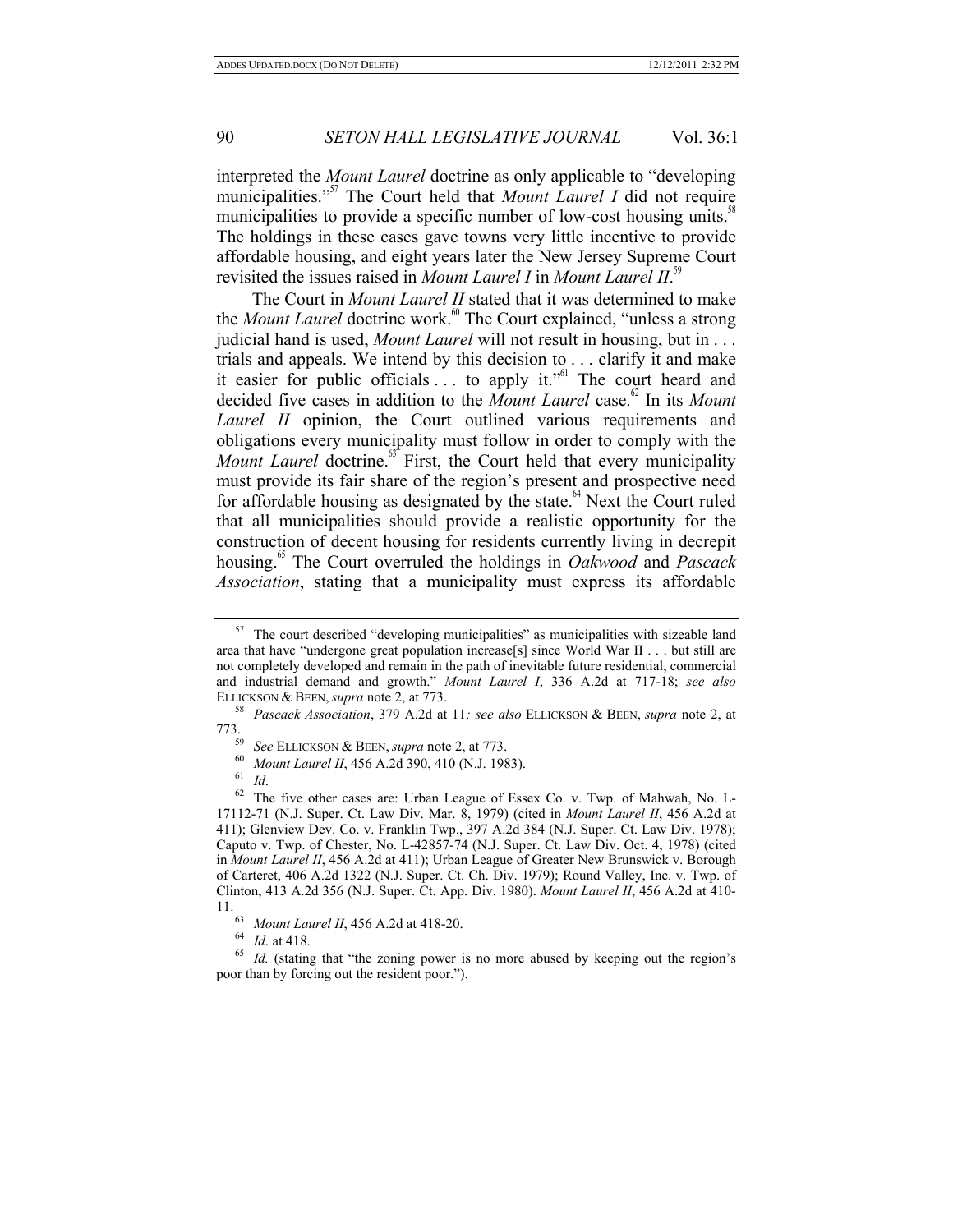housing obligation using specific numbers.<sup>66</sup> The Court also explained that the *Mount Laurel* obligation could only be satisfied "if the municipality has *in fact* provided a realistic opportunity for the construction of its fair share of low and moderate income housing." Furthermore, the Court stressed that a community will not meet its fair share obligation merely by removing exclusionary provisions from its zoning code; it will be "required" to provide a realistic opportunity for affordable housing.<sup>68</sup>

Additionally, the Court implemented a builders' remedy, which allows developers to obtain court approval for a project to build low- or moderate-income housing even if the town has not approved the plan.<sup>69</sup> This creates an incentive for developers to take municipalities to court in the hopes that by providing affordable housing in their developments they can override municipal zoning restrictions. The builders' remedy also safeguards against municipalities that make a conscious effort to delay the approval of projects to construct affordable housing.

In 1985, in response to the decision in *Mount Laurel II* and growing pressure from municipalities to create a plan for towns to follow in order to meet their *Mount Laurel* obligations outside of the court system, the New Jersey Legislature enacted the  $FHA$ <sup>, $n$ </sup> The  $FHA$ established COAH, an agency responsible for developing the state's affordable housing plans and ensuring that towns comply with the *Mount Laurel* doctrine.<sup>11</sup>

<sup>66</sup> *Id*. at 418-19 (holding that "[n]umberless resolution of the issue based upon a conclusion that the ordinance provides a realistic opportunity for [affordable] housing" would no longer be sufficient). 67 *Id*. at 421 (emphasis in original). 68 *Id*. at 419; *see also* DUKEMINIER ET AL., *supra* note 1, at 935.

<sup>69</sup> *Mount Laurel II*, 456 A.2d at 419; *see also* DUKEMINIER ET AL., *supra* note 1, at 935 (explaining that a court will impose a builder's remedy after it determines that the municipality has not otherwise met its affordable housing obligation).<br><sup>70</sup> N.J. STAT. ANN. § 52:27D (West 2008); The FHA also created Regional Contribution

Agreements (RCAs), which allowed wealthy towns to meet half of their affordable housing obligation by providing funds to rehabilitate housing in poorer towns. In 2008, however, the Legislature repealed the RCA provision. *The Mount Laurel Doctrine*, FAIR SHARE HOUSING CENTER, http://fairsharehousing.org/mount-laurel-doctrine/ (last visited Nov. 22, 2011). 71 *The Mount Laurel Doctrine*, FAIR SHARE HOUSING CENTER,

http://fairsharehousing.org/mount-laurel-doctrine/ (last visited Nov. 22, 2011).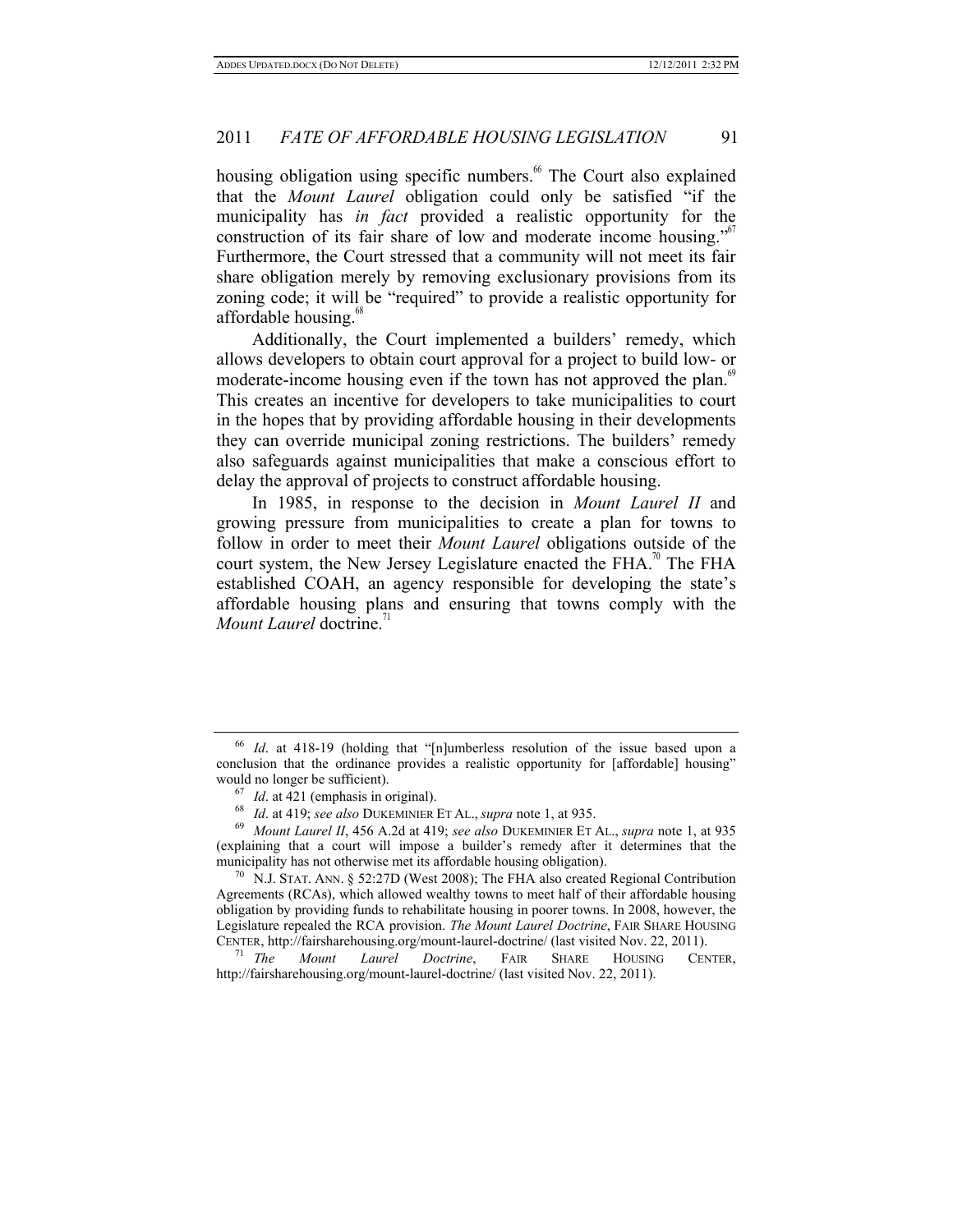### *C. COAH*

COAH's duties, enumerated in the FHA, include estimating the present and prospective need for affordable housing and establishing criteria and guidelines for computing every municipality's fair share number.<sup> $n$ </sup> COAH has carried out these duties by adopting sets of rules, known as "first round rules,"<sup>3</sup> "second round rules"<sup>74</sup> and "third round" rules."<sup>75</sup> In the first round rules, COAH determined that  $147,707$  units targeted towards low- and moderate-income families must be built statewide between 1987 and 1993.<sup> $\mu$ </sup> In its second round rules, using the same methodology as in the first round rules, COAH determined that the total statewide affordable housing need for the period from 1992 to 1999 was  $86,000$  units.<sup>77</sup> COAH's method for calculating the present and prospective need for affordable housing included adjustments due to filtering, $\frac{8}{3}$  residential conversions, $\frac{8}{3}$  and spontaneous rehabilitation,  $\frac{8}{3}$ 

<sup>72</sup> N.J. Stat. Ann. § 52:27D-307(c)(1)-(2) (West 2008).<br><sup>73</sup> N.J. ADMIN. CODE § 5:92 (1986).<br><sup>74</sup> N.J. ADMIN. CODE § 5:93 (1994).<br><sup>75</sup> N.J. ADMIN. CODE § 5:94 (2004).<br><sup>76</sup> N.J. ADMIN. CODE § 5:92 (1986); *see also* N.J. (explaining that municipal "present and prospective need shall be calculated by summing municipal indigenous need and the municipal share of the appropriate housing region's reallocated present need and prospective need. The resulting total shall be modified for secondary sources of supply/demand as described in this subchapter." Section 5:92-1.3 defines "indigenous need" as "deficient housing units occupied by low and moderate income households within a municipality and is a component of present need.").

<sup>77</sup> N.J. ADMIN. CODE § 5:93 (1994); *see also* In re Adoption of N.J.A.C. 5:94 and 5:95 by the New Jersey Council on Affordable Housing, 914 A.2d 348, 362 (N.J. Super. Ct. App. Div. 2007) [hereinafter "*In re Adoption of N.J.A.C 5:94 and 5:95*"] and *COAH*, FAIR SHARE HOUSING CENTER, http://fairsharehousing.org/mount-laurel-doctrine/ (last visited Nov. 22, 2011).  $\frac{78}{78}$  "Filtering is a downward adjustment of housing which recognizes that the housing

requirements of lower-income groups can be served by supply additions to the higherincome sectors of the housing market . . . [and] is predicated on the existence of housing surpluses which cause [] prices to drop because of the excess of [] supply over demand.' N.J. ADMIN. CODE § 5:92, App. A (1986); *see also In re Adoption of N.J.A.C 5:94 and 5:95*, 914 A.2d at 362 (explaining the concept of filtering: "as newer, more desirable housing options became available in the housing market, middle-and upper-income households would move out of the existing housing, making it available to become the home for a lower-income household."). 79 Residential conversion occurs when there is demand in the market for smaller

housing units, and existing larger housing units are broken into smaller housing units, creating additional units. N.J. ADMIN. CODE § 5:92, App. A. 80 Spontaneous rehabilitation arises when the private market rehabilitates deficient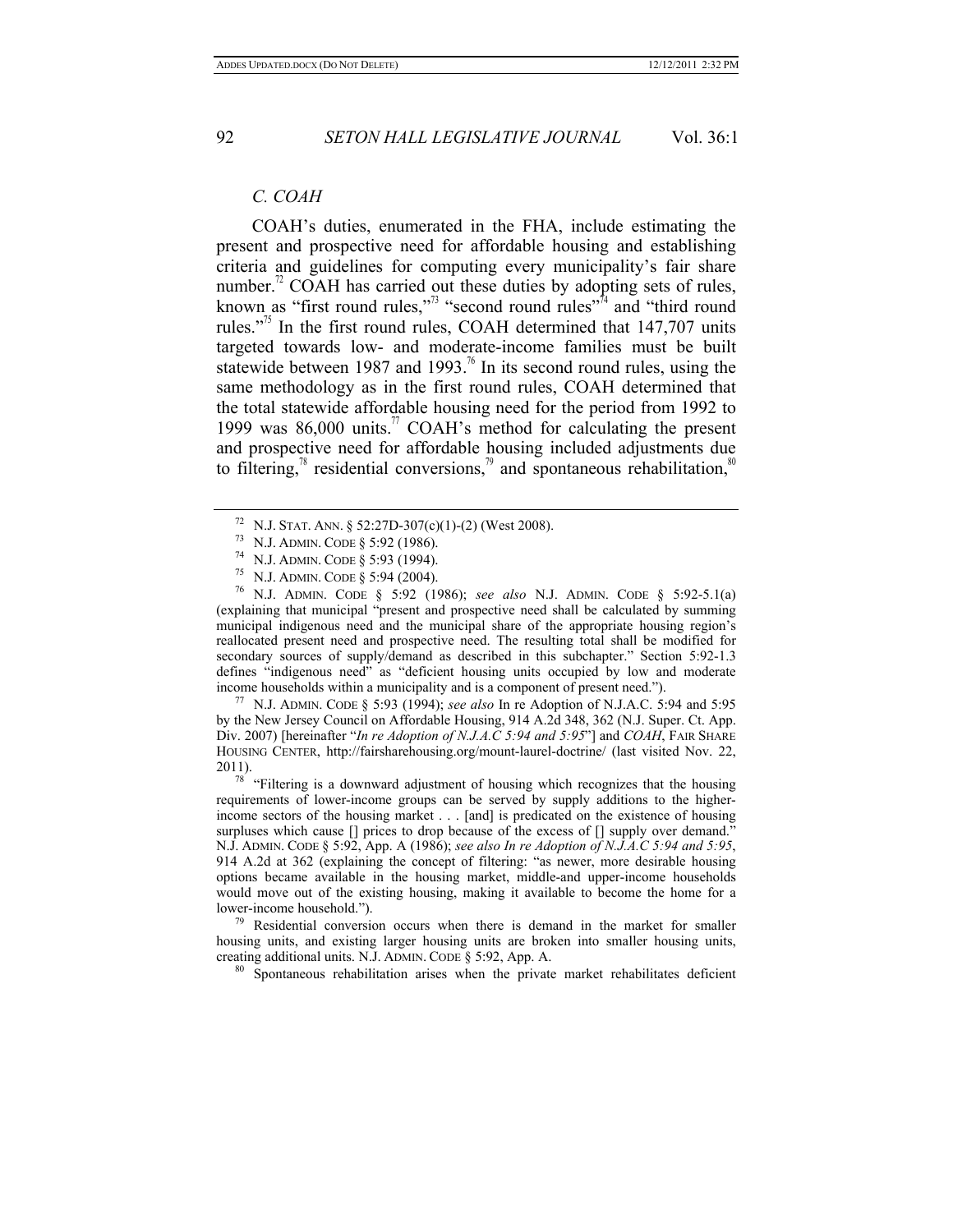which reduce the overall need for affordable housing.<sup>81</sup> Affordable housing advocates $82$  challenged numerous aspects of the methodology COAH used in its first and second round rules in court.<sup>83</sup> These court challenges, however, were generally unsuccessful.<sup>84</sup> COAH's third round rules, on the other hand, have been struck down twice by the Appellate Division of the New Jersey Superior Court due to COAH's inability to produce supporting data for its methodology. $\frac{85}{5}$ 

COAH released its third round rules in  $2004$ .<sup>86</sup> The third round rules decreased the affordable housing obligations to only 52,726 units statewide from 2004 to  $2014$ .<sup>87</sup> COAH's methodology to determine affordable housing need in the third round rules differed from its methodology in rounds one and two.<sup>88</sup> In the first and second round rules, COAH assigned a specific fair share number to every municipality.<sup>89</sup> By contrast, the third round rules depended "on the net increase in the number of jobs and . . . housing units a municipality experiences between  $200\overline{4}$  and  $2014.^{90}$  Various public interest organizations challenged the constitutionality of COAH's third round rules.<sup>91</sup> Even three of COAH's twelve board members agreed the rules

housing units. It "lessens housing demand as a deficient unit is replaced by a sound unit . . . [and] affects only a small proportion of the low-and moderate-income housing stock." *Id.*<br><sup>81</sup> *Id.*; *see also In re Adoption of N.J.A.C* 5:94 *and* 5:95, 914 A.2d at 362.

<sup>&</sup>lt;sup>82</sup> The advocates included: Coalition for Affordable Housing and the Environment, New Jersey Builders' Association, Fair Share Housing Center and ISP Management Company. *In re Adoption of N.J.A.C 5:94 and 5:95*, 914 A.2d at 349.<br><sup>83</sup> *Id.* at 362.<br><sup>84</sup> *Id.*; *see also* Van Dalen v. Washington Twp., 576 A.2d 819, 825 (N.J. 1990)

<sup>(</sup>upholding COAH's use of the State Development Guide Plan (SDGP) to determine a municipality's Mount Laurel obligation.); Non-Profit Affordable Hous. Network of N.J. v. Twp. of Brick, 627 A.2d 1153, 1156 (N.J. Super. Ct. App. Div. 1993) (holding that COAH's legislative enactments being challenged were not ultra vires and remanding the "issue to COAH for exhaustion of administrative remedies.") and Twp. of Bernards v. State of N.J. Council on Affordable Housing, 558 A.2d 1, 14 (N.J. Super. Ct. App. Div. 1989) (finding that COAH's rules were valid and enforceable). 85 *See In re Adoption of N.J.A.C 5:94 and 5:95*, 914 A.2d at 362; *see also* In re

Adoption of N.J.A.C. 5:96 and 5:97 by the New Jersey Council on Affordable Housing, 416 N.J. Super. 462, 471 (N.J. Super. Ct. App. Div. 2010) [hereinafter "*In re Adoption of N.J.A.C. 5:96 and 5:97*"]; *COAH*, FAIR SHARE HOUSING CENTER, http://fairsharehousing.org/mount-laurel-doctrine/ (last visited Nov. 22, 2011).<br><sup>86</sup> N.J. ADMIN. CODE § 5:94 (2003).

<sup>87</sup> *In re Adoption of N.J.A.C 5:94 and 5:95,* 914 A.2d at 354, 365.<br>
88 *Id.* at 353-54.<br>
90 *Id.*<br>
91 *Id.* at 348; *see also* Telephone Interview with Adam Gordon, Staff Attorney, Fair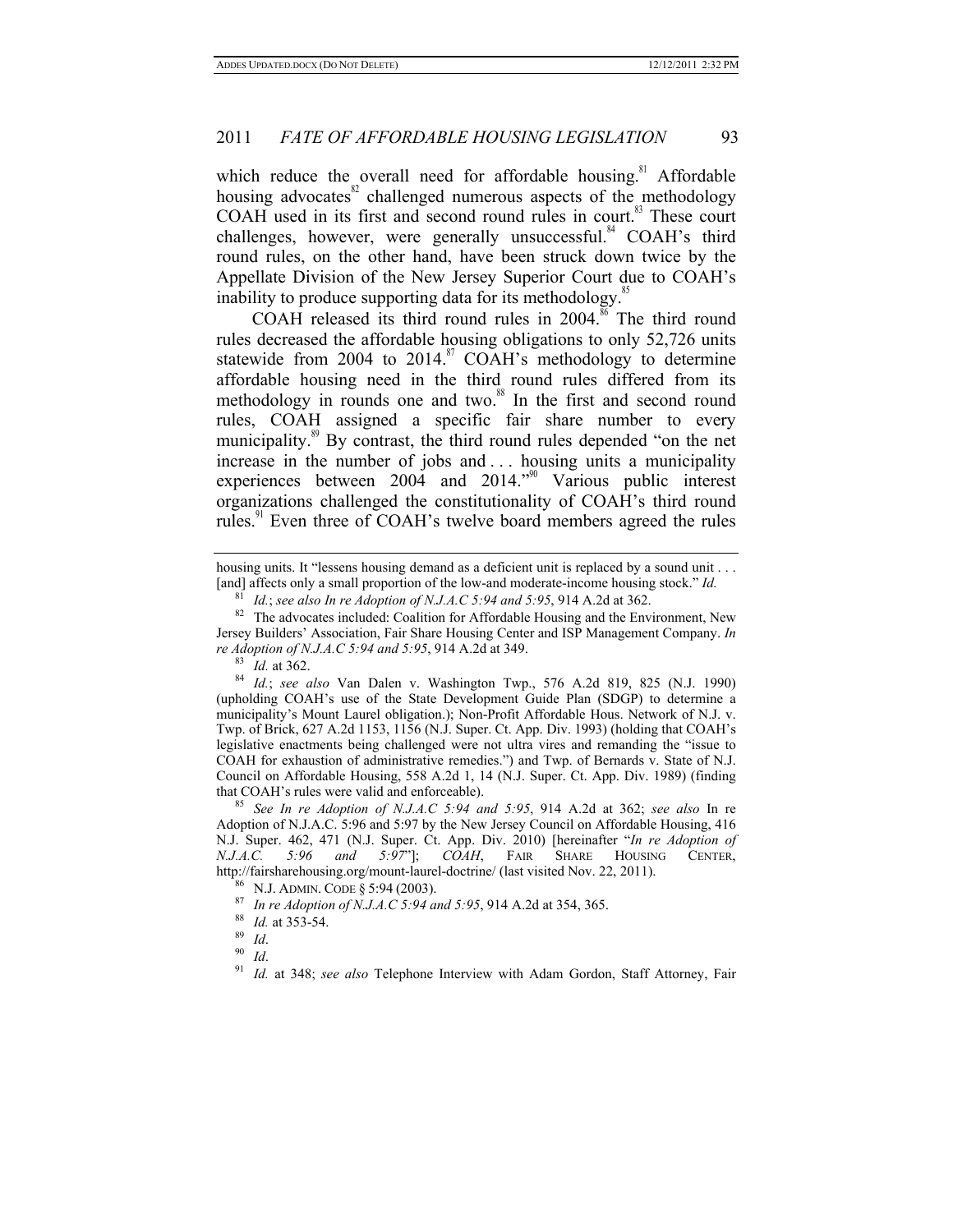were unconstitutional because they did not comply with the *Mount*  Laurel doctrine.<sup>9</sup>

In 2005, the Fair Share Housing Center, the New Jersey Builders Association, the Coalition on Affordable Housing and the Environment, and ISP Management Company, Inc. filed an appeal against COAH claiming that the third round rules were unconstitutional.<sup>93</sup> The New Jersey Appellate Division identified four main problems with COAH's third round rules: COAH's adjustments to the need for affordable housing based on filtering; COAH's use of growth share  $4^4$  to calculate the need for affordable housing; COAH's rules allowing municipalities to compel developers to build affordable housing without giving the developers any compensation; and COAH's rules allowing towns to meet their growth share obligation by restricting fifty percent of their affordable housing units to residents age fifty-five or older.<sup>95</sup>

The first issue the Court addressed was COAH's use of filtering in calculating a town's fair share obligation.<sup>96</sup> The Court found that COAH's reliance on filtering to decrease municipalities' fair share number lacked supporting data. $\frac{97}{10}$  The Court did not prohibit COAH from incorporating filtering in calculating affordable housing needs, but rather explained that COAH must base its calculations on recent and reliable data in order to use filtering.<sup>98</sup>

The Appellate Division also found that COAH's growth share methodology lacked adequate supporting data.<sup>99</sup> The Court invalidated

Share Housing Center (Oct. 25, 2010) (stating that there were many problems with COAH's third round rules. For example, "numerous municipalities that were supposed to have increased obligations miraculously received lower obligations. Another flaw included a provision that permitted municipalities to restrict half of their units to seniors and transfer half of their obligation to a poor municipality, thus entirely excluding families with

children."). 92 Telephone interview with Adam Gordon, Staff Attorney, Fair Share Housing Center

<sup>(</sup>Oct. 25, 2010).<br><sup>93</sup> *In re Adoption of N.J.A.C 5:94 and 5:95*, 914 A.2d at 348.<br><sup>94</sup> Growth share is "the affordable housing obligation generated in each municipality by both residential and non-residential development from 2004 through 2014 and represented by a ratio of one affordable housing unit for every 8 market-rate housing units constructed plus one affordable housing unit for every 25 newly created jobs . . . ." N.J. ADMIN. CODE § 5:94-1.4 (2003).

<sup>5:94-1.4</sup> (2003). 95 *In re Adoption of N.J.A.C 5:94 and 5:95*, 914 A.2d at 375, 381, 388, 396. 96 *Id*. at 372. 97 *Id*. at 373. 98 *Id*. at 375. 99 *Id*. at 377.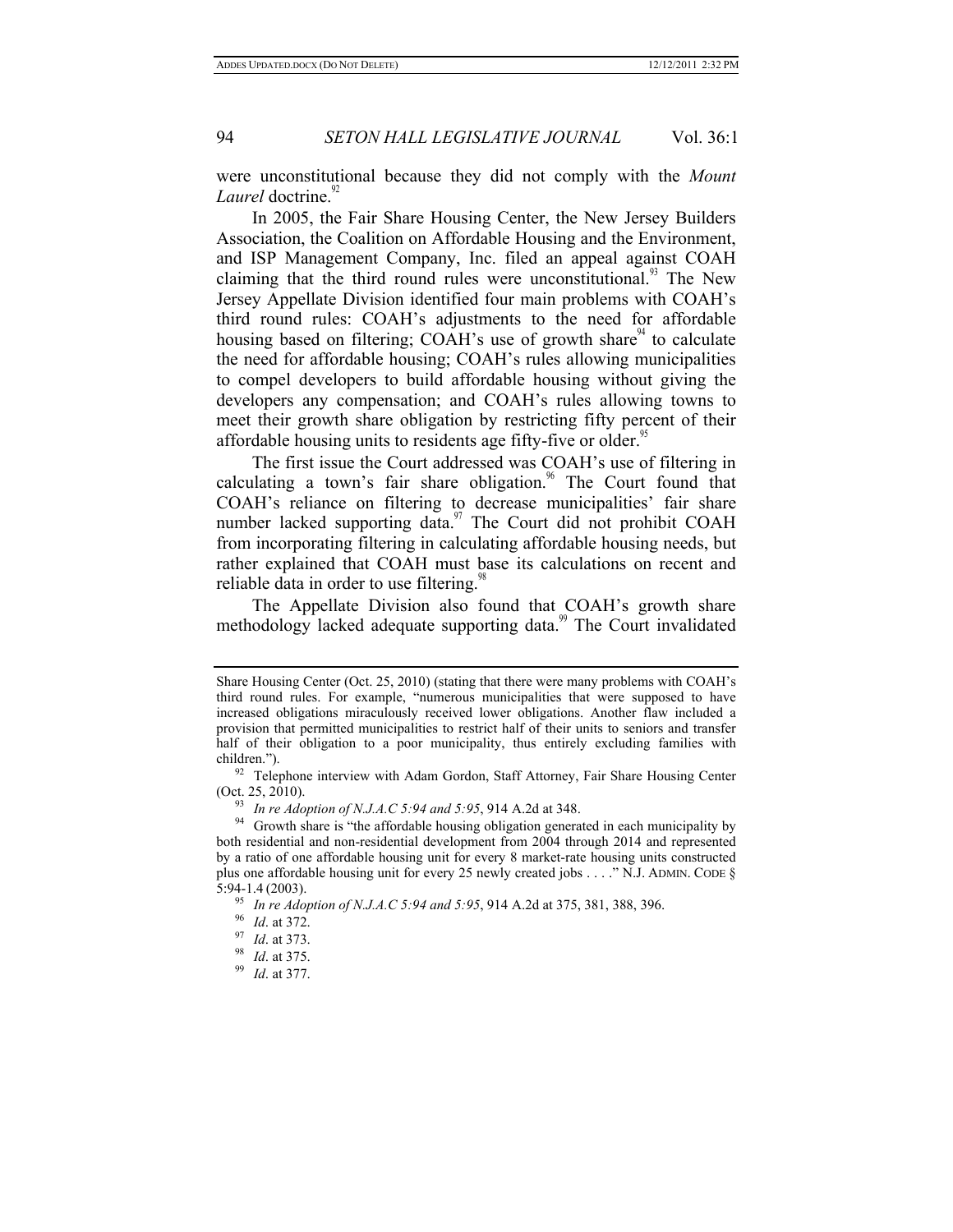COAH's use of growth share because it was inconsistent with both the New Jersey Supreme Court's decision in *Mount Laurel II* and the legislature's regulations laid out in the FHA.<sup>100</sup> The growth share "methodology permits each municipality to determine its capacity and desire for growth."<sup>101</sup> This method allows municipalities to decide how much affordable housing they should provide.<sup>102</sup> The Court found that COAH's method of calculating growth share would give a municipality the power to implement zoning ordinances that slow growth and thereby minimize that municipality's fair share obligation.<sup>103</sup> Additionally, growth share calculates a municipality's affordable housing obligation based on the total number of homes built.<sup>104</sup> Thus, middle-class towns with more, but smaller sized, homes would have to build more affordable housing units than more affluent towns with fewer, but larger, homes. $10$ 

Next, the Court addressed the validity of a provision in COAH's third round rules that allowed a municipality to require developers to bear the cost of building affordable housing without providing the developers any incentives, such as density bonuses,<sup>106</sup> to actually build.<sup>107</sup> Under the third round rules, municipalities could satisfy their affordable housing requirements by implementing land use ordinances that compel a builder to construct one low- or moderate-income housing unit for either every eight market-rate units or every twenty-five jobs created in a non-residential development.<sup>108</sup> The ordinances could also give developers the option to make a payment to the municipality in lieu of

(Oct. 25, 2010).<br> $\frac{105}{Id}$ .

<sup>&</sup>lt;sup>100</sup> *Id.* at 377, 379-80; see also N.J. STAT. ANN. § 52:27D-307 (West 2008).<br><sup>101</sup> *In re Adoption of N.J.A.C 5:94 and 5:95*, 914 A.2d at 376.<br><sup>102</sup> *Id.*<br><sup>103</sup> *See id.* at 380 (finding that "the growth share approach adopt master plans and zoning ordinances that retard growth, in order to minimize the municipality's fair share allocation.").<br><sup>104</sup> Telephone Interview with Adam Gordon, Staff Attorney, Fair Share Housing Center

<sup>&</sup>lt;sup>106</sup> Density Bonuses allow a developer "to construct more units than would otherwise be allowed in a specified residential zone in exchange for the provision of affordable housing units." The concept of density bonuses relies on the assumption that when a developer increases the number (density) of units, the costs per unit tend to be lower because "land prices, soft costs, and foundation costs can be amortized over more units." N.J. ADMIN. CODE § 5:97, App. F, § 2.2 (2008).<br><sup>107</sup> *In re Adoption of N.J.A.C 5:94 and 5:95*, 914 A.2d at 388.<br><sup>108</sup> N.J. ADMIN. CODE § 5:94-4.1(a) (2003); *see also In re Adoption of N.J.A.C 5:94 and* 

*<sup>5:95</sup>*, 914 A.2d at 388.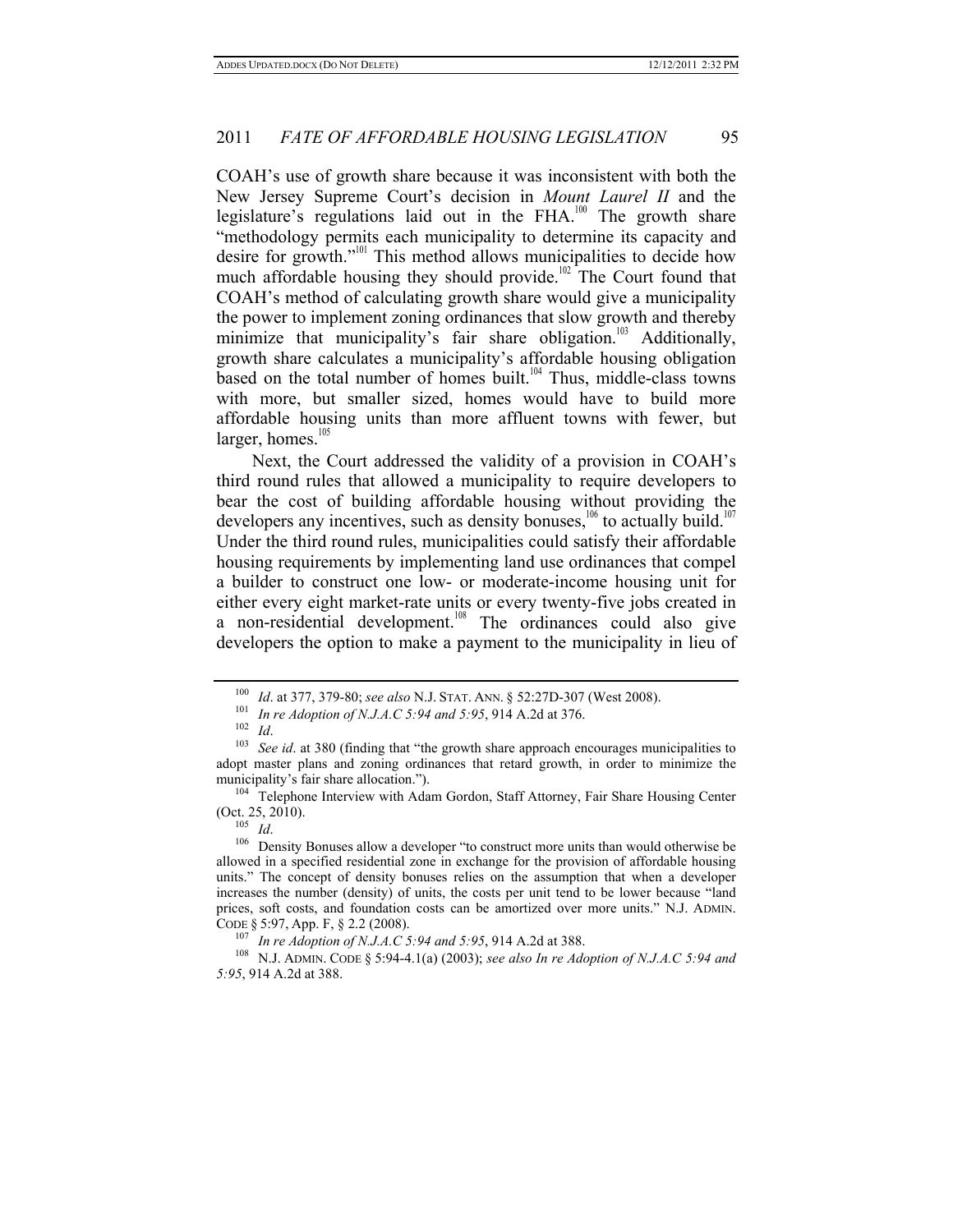constructing the required number of affordable housing units.<sup>109</sup> The Court held that any rule allowing a municipality to require a developer either to build affordable housing units or to make payments in lieu thereof violates the fundamental principle of the *Mount Laurel* doctrine that "ordinances create a realistic opportunity for the construction of the region's need for affordable housing."110 The Court opined that giving developers the option to pay deters rather than encourages developers to construct affordable housing.<sup>1</sup>

Finally, the Court addressed COAH's third round rule allowing municipalities to restrict fifty percent of their housing to residents age fifty-five or older.<sup>112</sup> The Court held that COAH could not allow towns to do this because providing affordable housing based on a person's age would limit the amount of affordable housing available to low- and moderate-income families with children.<sup>113</sup> Excluding families with children is appealing for municipalities because "[t]he cost of primary and secondary education generates a significant burden which can be lowered by limiting housing opportunities for families with children."<sup>114</sup> The Court noted that COAH's own data predicted that only one-third of the population in need of affordable housing from 1999 to 2014 would be over age fifty-five.<sup>115</sup>

On October 8, 2010, the Appellate Division of the New Jersey Superior Court, in *In re Adoption of N.J.A.C 5:96 and 5:97*, addressed twenty-two appeals that challenged the validity of COAH's revised third round rules.<sup>116</sup> The Court concluded that most of COAH's revisions "suffer from many of the same deficiencies as the original third round rules."<sup>117</sup> The Court invalidated the sections of the rules that used growth

<sup>109</sup> N.J. ADMIN. CODE § 5:94-4.1(b) (2003); *see also In re Adoption of N.J.A.C*. *5:94 and 5:95*, 914 A.2d at 388.

<sup>&</sup>lt;sup>110</sup> In re Adoption of N.J.A.C 5:94 and 5:95, 914 A.2d at 389.<br>
<sup>111</sup> Id. at 390.<br>
<sup>112</sup> Id. at 393-94.<br>
<sup>113</sup> Id. at 396.<br>
<sup>114</sup> Id. at 393.<br>
<sup>115</sup> Id. at 471: *see also* Kevin D. Walsh. *Court Invalidates Discriminator* 

*Regulations Ensures that Municipalities Cannot Ban Starter Homes Through Regulations*, FAIRSHAREHOUSING.ORG,  $\qquad \qquad$  Oct. 8, 2010, http://fairsharehousing.org/pdf/FSHC\_press\_release\_-\_ 10\_8\_101.pdf (stating that COAH had not done enough to "remove regulatory barriers to housing affordable to low- and moderate-income people.").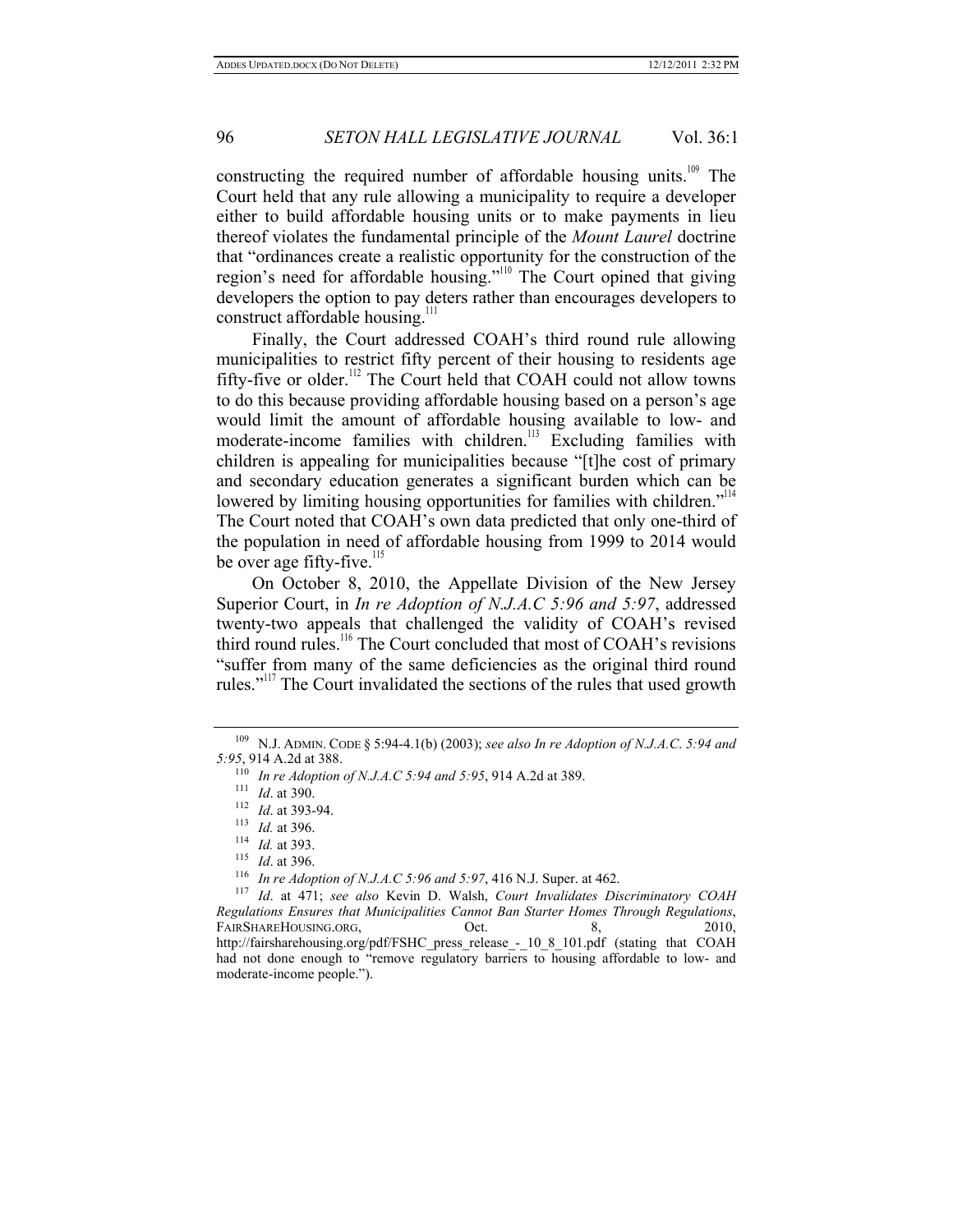share to calculate the need for affordable housing.<sup>118</sup> The Court remanded to COAH to adopt new rules and directed COAH to use a methodology similar to the methodology used in the first and second round rules so that the adoption of valid third round rules would not be delayed any longer.<sup>119</sup>

#### *D. S-1 and A-3447*

In January 2010, New Jersey State Senator Raymond Lesniak introduced a proposal, S-1, that would overhaul New Jersey's current affordable housing legislation.<sup>120</sup> The Senate approved S-1 in June 2010, but the General Assembly rejected it. $^{121}$  On October 18, 2010, Assemblyman Jerry Green introduced a proposal similar to S-1, A- $3447$ <sup>122</sup> In early December 2010, the Assembly released an amended version of A-3447, S-1(2).<sup>123</sup> The New Jersey Legislature passed S-1(2) on January 11, 2011.<sup>124</sup> Governor Christie issued a conditional veto of S-1(2) on January 24, 2011, calling for the Legislature to pass S-1 in its original form. $\overline{1}$ 

S-1 criticizes the FHA, as administered by COAH, stating that COAH's rules have increased the judiciary's role in affordable housing issues, resulting in additional "expense[s] of bureaucratic paper and process at both the State and local level."<sup>126</sup> The bill proposes a new system for ensuring that municipalities provide low- and moderateincome housing.<sup>127</sup> If passed, S-1 would allow municipalities to develop their own plan for meeting their fair share as required by the *Mount* 

<sup>&</sup>lt;sup>118</sup> *In re Adoption of N.J.A.C. 5:96 and 5:97,* 416 N.J. Super. at 511.<br><sup>119</sup> *Id.* (noting that more than ten years have elapsed since the second round rules expired); *see also* Walsh, *supra* note 117 (summarizing the court's holdings as follows: the Court remanded the case to COAH for promulgation of regulations in conformance with the *Mount Laurel* doctrine and the FHA within five months).<br><sup>120</sup> *See* S. 1, 214th Leg. (N.J. 2010); *see also* Kevin D. Walsh, *Assembly refuses to rush* 

*S-1*, FAIR SHARE HOUSING CENTER BLOG (June 30, 2010), http://fairsharehousing.org/blog/entry/assembly-refuses-to-rush-s-1-an-interim-victory/.<br><sup>121</sup> S. 1, 214th Leg. (N.J. 2010).<br><sup>122</sup> *See* H.R. 3447 § 22, 214th Gen. Assemb. (N.J. 2010) (as passed by N.J. Gen.

Assemb., Dec. 13, 2010).<br><sup>123</sup> *Proposed Amendments to* H.R. 3447, 214th Gen. Assemb. (N.J. 2010).<br><sup>124</sup> S.1, 214th Leg. (N.J. 2011).<br><sup>125</sup> Matt Friedman, *Gov. Christie Rejects N.J. Bill's Affordable Housing Minimum Requirement*, NJ.COM, Jan. 25, 2011, http://www.nj.com/news/index.ssf/

<sup>2011/01/</sup>gov\_christie\_rejects\_nj\_afford.html.<br><sup>126</sup> S. 1 § 6(b), 214th Leg. (N.J. 2010).<br><sup>127</sup> *Id.* § 6(e).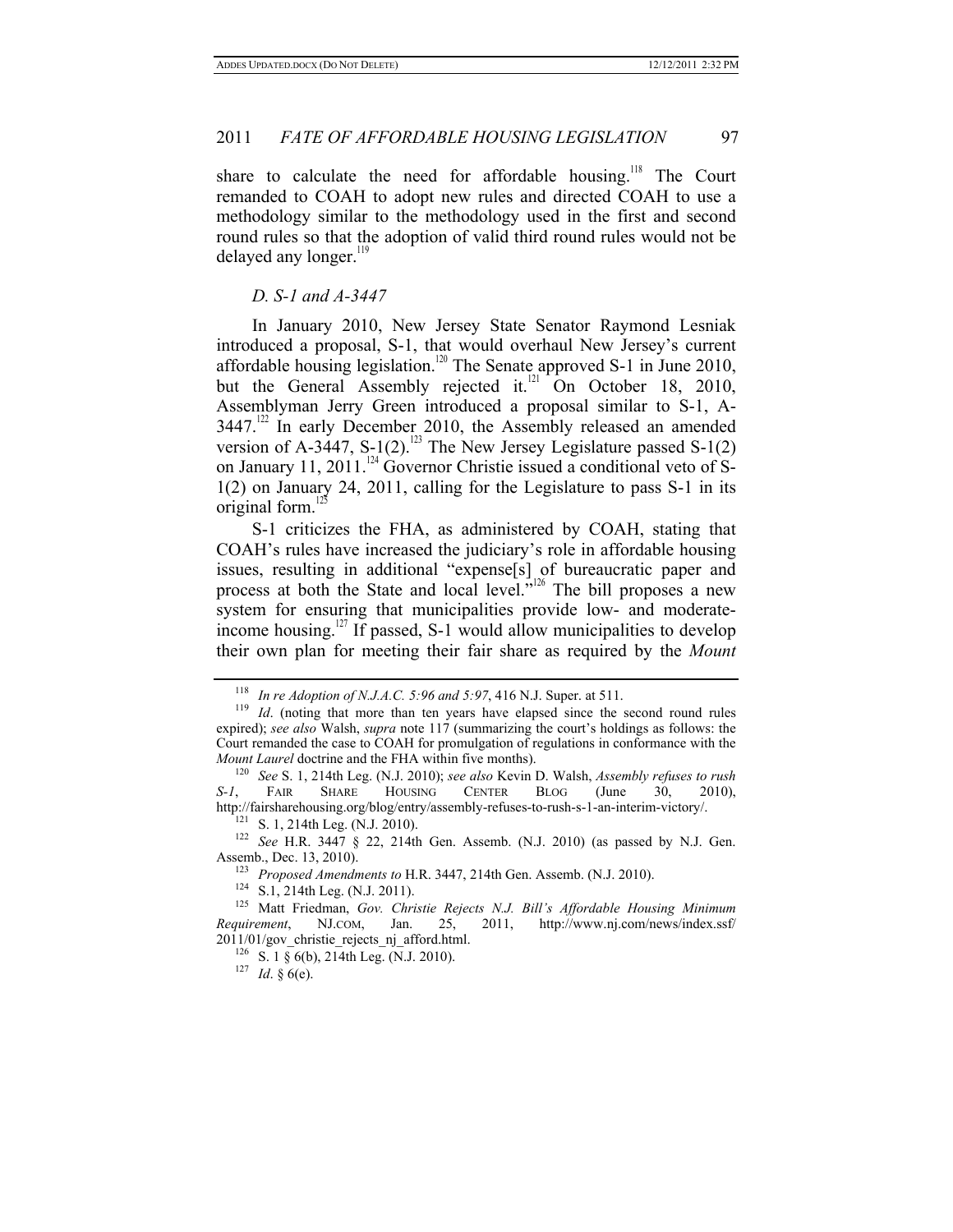Laurel doctrine.<sup>128</sup> S-1 would abolish COAH and transfer COAH's responsibilities to the Department of Community Affairs ("DCA").<sup>129</sup> S-1 would also decrease set-aside<sup>130</sup> requirements.<sup>131</sup> A municipality could meet its affordable housing obligation by showing that at least 7.5 percent of its housing units are price restricted, that thirty-three percent or more of its housing units are single-family attached dwellings or mobile homes, or by adopting a zoning ordinance that requires ten percent of newly-constructed residential housing units to be reserved for low- and moderate-income families.<sup>132</sup> S-1 also lists alternative means for complying with affordable housing regulations. $133$  Municipalities could meet their obligation by rehabilitating existing substandard housing.<sup>134</sup> Developers could meet their affordable housing obligation by paying a fee to a municipal trust fund in place of constructing low- and moderate-income housing units.<sup>135</sup> The bill also prohibits litigation against a municipality's zoning regulations for one year.<sup>136</sup>

Assemblyman Green's affordable housing bill, A-3447, shares many similarities with  $S-1$ .<sup>137</sup> Like S-1, if enacted, A-3447 would abolish COAH and transfer COAH's duties to the DCA.<sup>138</sup> A-3447 would allow municipalities to meet their affordable housing obligations

income households within a development. N.J. ADMIN. CODE § 5:92-1.3 (2006).<br><sup>131</sup> New Jersey League of Municipalities, *Summary of the Senate Committee Substitute for S-1*, June 3, 2010, http://www.njslom.org/letters/SCS-s

<sup>&</sup>lt;sup>128</sup> *Id.* § 1(d) (resolving that "[a] simple, rather than complex, system that maximizes the ability of the free market to produce a variety and choice of housing will most effectively provide housing opportunities for the low- and moderate-income residents of New Jersey.").

<sup>&</sup>lt;sup>129</sup> Id. § 2; *see also* New Jersey League of Municipalities, *Summary of the Senate Committee Substitute for S-1*, June 3, 2010, http://www.njslom.org/letters/SCS-s1 summary060710.pdf.<br><sup>130</sup> Set-asides refer to the number of housing units designated for low- and moderate-

<sup>&</sup>lt;sup>132</sup> S. 1 § 20, 214th Leg. (N.J. 2010).<br><sup>133</sup> Id. § 22.<br><sup>134</sup> Id. § 22(2)-(3); *see also* New Jersey League of Municipalities, *Summary of the Senate Committee Substitute for S-1*, http://www.njslom.org/letters/SCS-s1 summary060710.pdf.<br><sup>136</sup> S. 1 § 30(a), 214th Leg. (N.J. 2010); *see also* New Jersey League of Municipalities,

*Summary of the Senate Committee Substitute for S-1*, http://www.njslom.org/letters/SCS-s1-

<sup>&</sup>lt;sup>137</sup> H.R. 3447, 214th Gen. Assemb. (N.J. 2010); *see also* Michael Symons, *Assembly Passes Housing Overhaul Legislation*, COURIER POST, Dec. 14, 2010, http://www.courierpostonline.com/article/20101214/NEWS01/12140326/Assembly-passeshousing-overhaul-legislation.<br><sup>138</sup> H.R. 3447 § 2, 214th Gen. Assemb. (N.J. 2010).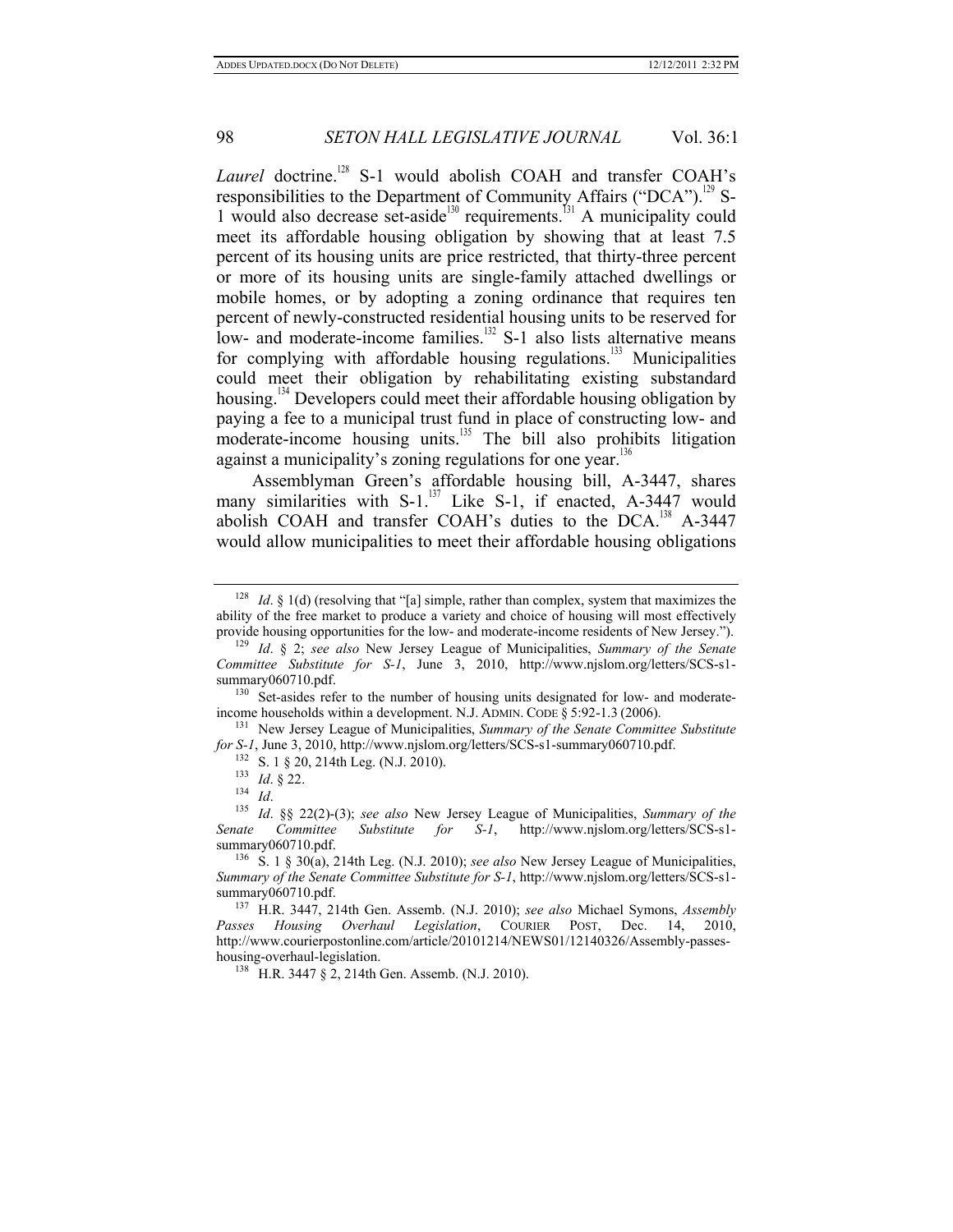by demonstrating that ten percent of their housing stock is affordable or by adopting a zoning ordinance "that set[s] aside one-fifth of the developable land within the municipality as housing affordable to families making 150 percent of the area median income or less."<sup>139</sup> If a municipality does not meet the ten percent requirement, the municipality can still comply with the provisions of A-3447 by showing that twenty-five percent of children enrolled in the municipality's schools receive free- or reduced-price lunch under the federal School Lunch Program. $140$ 

S-1(2) is a combination of some provisions from S-1 and A-3447, as well as amendments the General Assembly made to certain provisions in S-1 and  $A$ -3447.<sup>141</sup> The New Jersey Legislature passed S-1(2) on January 10, 2011.<sup>142</sup> Under S-1(2), all municipalities would be obligated to provide a certain number of affordable housing units equivalent to ten percent of their current housing stock.<sup>143</sup> At least fifty percent of a municipality's affordable housing units would be reserved for families and a maximum of twenty-five percent of the homes could be limited to persons aged 55 or older.<sup>144</sup> In addition, new residential development plans would be required to devote a minimum of ten percent of the plan's housing units to low- and moderate-income housing.<sup>145</sup> Municipalities would also have to provide density bonuses to developers who construct mixed-income developments.<sup>146</sup> Furthermore, S-1(2) contemplates two alternative means for a municipality to meet its

<sup>139</sup> *Id*. 140 *Id*. 141 *Proposed Amendments to* H.R. 3447, 214th Gen. Assemb. (N.J. 2010) (The changes included deleting section 22 of the bill that would have allowed certain towns to deem houses costing as much as \$600,000 "affordable.") *Id*. § 1(b); *see generally* Adam M. Gordon & Kevin D. Walsh, *The \$600,000 Home Mandate: Understanding the Zoning Provisions of A-3447/S-1*, FAIR SHARE HOUSING CENTER, Nov. 2010, http://fairsharehousing.org/images/uploads/Expensive\_Housing\_Report\_-\_11\_2010.pdf (stating that affordable housing advocates were particularly disturbed by section 22 of A-3447 and section 24(c) of S-1, which "allow municipalities to rezone 20 percent of a municipality's developable land for housing affordable to up to 150% of median income (or for families earning as much as \$150,000) . . . ." This would mean that in certain towns, houses costing as much as \$600,000 could be considered "affordable." Chairman Jerry Green removed the provision from A-3447 in December 2010).

<sup>&</sup>lt;sup>142</sup> S.1, 214th Leg. (N.J. 2011); *see also* DeFalco, *supra* note 20.<br>
<sup>143</sup> *Id.* § 21.<br>
<sup>144</sup> *Id.* § 23.<br>
<sup>145</sup> *Id.* § 24.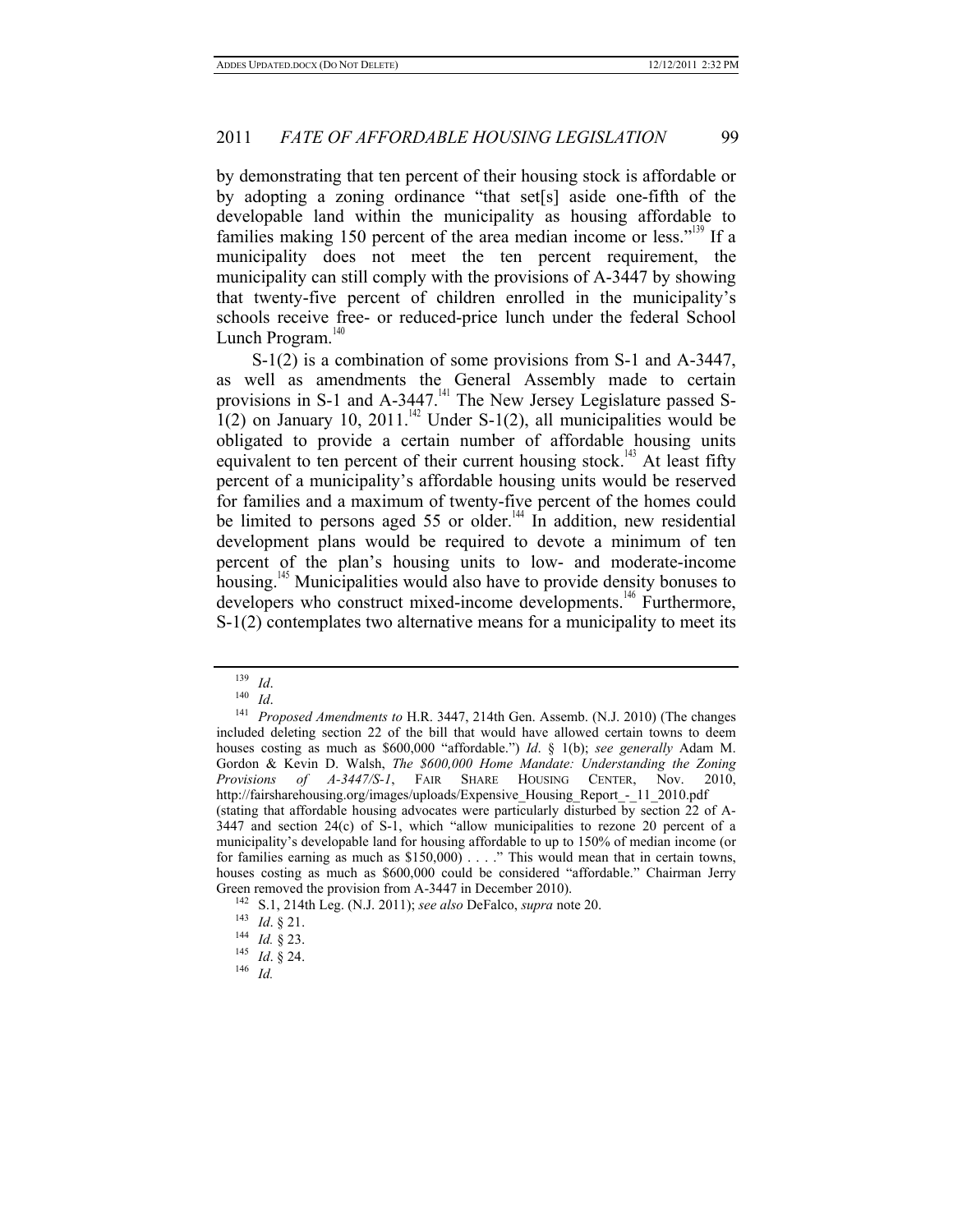affordable housing requirements.<sup>147</sup> A municipality could meet its affordable housing obligation if it shows that fifty percent or more of its public school children qualify for free- or reduced-price lunch under the federal School Lunch Program.<sup>148</sup> A municipality may also be deemed compliant if it passes a zoning ordinance requiring twenty percent of its developable property be reserved for affordable housing.<sup>1</sup>

The Legislature passed S-1(2) despite Governor Christie's statements that he would veto it because he does not believe the bill gives municipalities enough control over the development of affordable housing in their own areas.<sup>150</sup> On January 24, 2011, Governor Christie conditionally vetoed S-1(2), stating he would only sign the original version of the bill.<sup>151</sup> In March, the New Jersey Supreme Court decided to review the Appellate Court's decision in *In re Adoption of N.J.A.C.*  5:96 and 5:97.<sup>152</sup> The Court has not yet ruled on the case.

# *III. THE FATE OF AFFORDABLE HOUSING LEGISLATION IN NEW JERSEY*

# *A. Constitutionality of S-1: S-1 vs. The Mount Laurel Doctrine*

Before the New Jersey Supreme Court decisions in *Mount Laurel I* and  $II$ , municipalities controlled land-use planning.<sup>153</sup> Over time, however, city officials began using this power to enact exclusionary zoning ordinances to prevent the poor from having access to housing in their municipalities.<sup>154</sup> A pattern of exclusionary zoning regulations began to emerge in New Jersey's wealthier municipalities, which

<sup>147</sup> *Id.* § 23.<br><sup>148</sup> S.1 § 23(2), 214th Leg. (N.J. 2011).<br><sup>149</sup> *Id.* § 23(1).<br><sup>150</sup> *See* David Levinsky, *Christie Likely to Veto Housing Bill*, BURLINGTON COUNTY TIMES (Dec. 14, 2010), http://fairsharehousing.org/pdf/121410-Christie likely to veto housing bill.pdf (explaining that Republican lawmakers do not believe Governor Christie will sign a bill that includes affordable housing quotas because he wants towns to be able to set their own affordable housing goals).<br><sup>151</sup> Webb, *supra* note 21.<br><sup>152</sup> Tom Hester Sr., *N.J. Supreme Court to Hear Appeal Against COAH Zoning* 

*Regulations*, NEWJERSEYNEWSROOM.COM (March 31, 2011), http://www.newjerseynewsroom.com/state/nj-supreme-court-to-hear-appeal-against-coahzoning-regulations. 153 *See* discussion *supra* Part II(A). 154 *See* discussion *supra* Part II(A).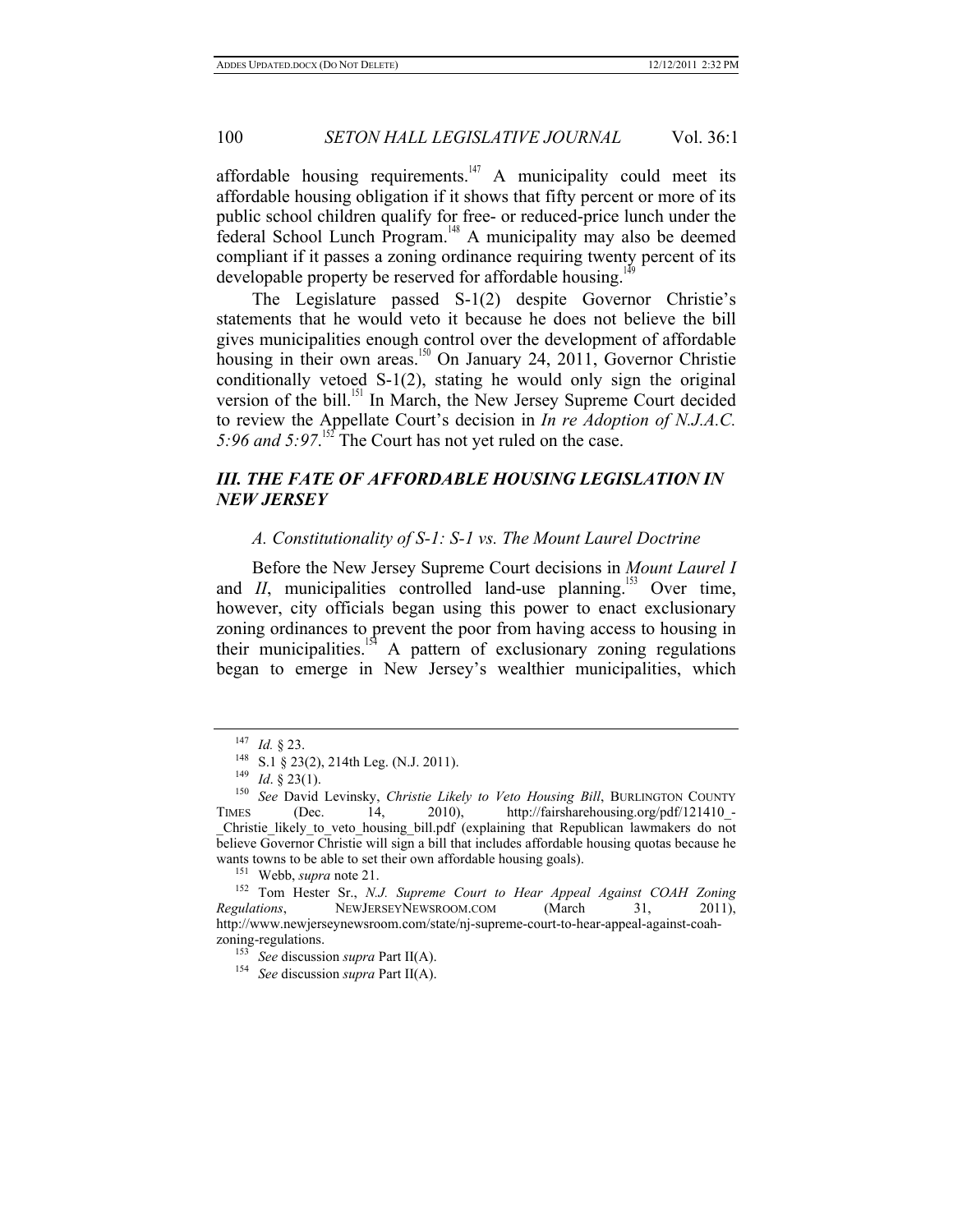prompted the Court's decision in *Mount Laurel I*.<sup>155</sup> Governor Christie's proposal would essentially give municipalities the same zoning powers they had prior to the Court's rulings in *Mount Laurel I* and *II*. Affordable housing advocates fear that if S-1 is enacted, municipalities will revert back to implementing exclusionary zoning regulations, which will undo over thirty years of work towards improving low- and moderate-income individuals' accessibility to housing they can afford.<sup>156</sup>

Governor Christie believes S-1 is the solution to New Jersey's affordable housing issues.<sup>157</sup> The Fair Share Housing Center ("FSHC")<sup>158</sup> contends that various provisions of S-1 are unconstitutional.<sup>159</sup> One of the goals Governor Christie wishes to accomplish by enacting S-1 is to give municipalities the power to develop their own plans for providing affordable housing.<sup>160</sup> This provision is in direct conflict with the Court's holdings in *Mount Laurel I* and *II* because it does not require municipalities to actually provide a certain number of affordable housing units.<sup>161</sup>

Supporters of S-1 argue that S-1 does require municipalities to provide affordable housing because S-1 calls for a ten percent set-aside of all new construction residential housing.<sup>162</sup> This provision seems promising on its face; however, it is misleading because a municipality would only be required to "set-aside" affordable housing if it decided to build new residential developments. The bill does not require municipalities to set aside a percentage of affordable housing in existing

<sup>&</sup>lt;sup>155</sup> *See* discussion *supra* Part II(A).<br><sup>156</sup> Telephone Interview with Adam Gordon, Staff Attorney, Fair Share Housing Center

<sup>(</sup>Oct. 25, 2010). 157 Lisa Fleisher, *Governor Christie Proposes Eliminating Affordable Housing Quotas, Fees*, THE STAR-LEDGER (May 13, 2010),

http://fairsharehousing.org/pdf/Ledger\_5\_13\_2010.pdf.<br><sup>158</sup> The FSHC is a public interest organization "devoted to defending the housing rights of New Jersey's poor through enforcement of the *Mount Laurel* doctrine." *Our Mission*, FAIR SHARE HOUSING CENTER, http://fairsharehousing.org/about/ (last visited Nov. 22,

<sup>2011). 159</sup> Telephone Interview with Adam Gordon, Staff Attorney, Fair Share Housing Center (Oct. 25, 2010).<br> $^{160}$  Fleisher, *supra* note 157.

<sup>&</sup>lt;sup>161</sup> See discussion *supra* note 67; see also Adam Gordon, *Making a Bad Bill Even Worse*, FAIR SHARE HOUSING CENTER BLOG (March 18, 2010), http://fairsharehousing.org/blog/entry/making-a-bad-bill-even-worse/ (discussing the changes to the bill lack requirements for developers to build low and moderate income homes). 162 *See* S. 1 § 16, 214th Leg. (N.J. 2010).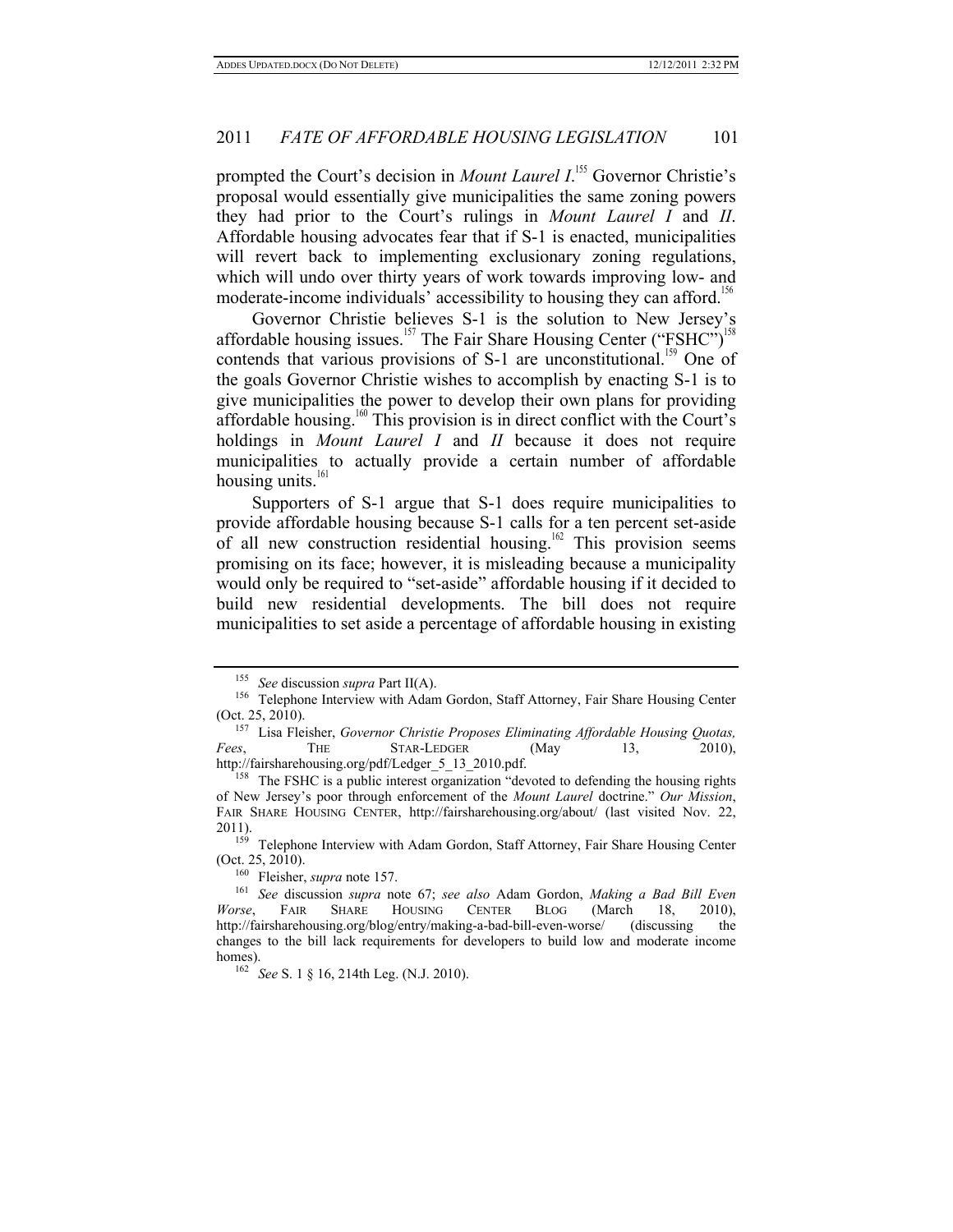residential buildings in lieu of building new residential units. It follows that, if a municipality chose not to construct new residential units, it would be exempt from any obligation to provide affordable housing.

Another concern with S-1 is that it contains a provision that allows builders to opt-out of providing affordable housing units if they pay a fee of \$10,000 per unit to a municipal trust fund.163 The Court in *In re Adoption of N.J.A.C 5:94 and 5:95* explicitly held that allowing builders to pay a fee in lieu of actually building affordable housing units violates the fundamental principle of the *Mount Laurel* doctrine that municipalities provide a realistic opportunity for the construction of affordable housing.164 The reasoning behind this is that most developers will choose to pay the fee "because it is cheaper than providing actual units for lower-income families" and therefore will not build any affordable housing units. $165$ 

In May 2010, the New Jersey Office of Legislative Services  $({\rm ^{\circ}OLS}^{\circ})^{166}$  released a letter to FSHC analyzing the constitutionality of two particular provisions of  $S-1$ <sup>167</sup> One of the provisions would abolish COAH.<sup>168</sup> The other provision would allow municipalities to meet their affordable housing obligation by adopting inclusionary zoning<sup>169</sup>

 $\overline{166}$  The Office of Legislative Services is a sixteen-member bipartisan agency established by law and provides, among other things, general, legal and fiscal research and analysis. *Office of Legislative Services: An Overview*, NEW JERSEY LEGISLATURE, http://www.njleg.state.nj.us/legislativepub/oview.asp (last visited Sept. 6, 2011).<br><sup>167</sup> Letter from the N.J. State Legislature Office of Legislative Services to Fair Share

Housing Center (April 13, 2010), https://1530940035611580461-a-fairsharehousing-org-ssites.googlegroups.com/a/fairsharehousing.org/fair-share-housingcenter/miscellaneous/OLSletter-

42010.pdf?attachauth=ANoY7cqrRbH56\_sfcnLWi01xsvDaPAVhihD9kiUz-

vWCEHdHO2J2bi0I2rjn2p1obxE6KaZLLKdRjomieC21meBgTPbjdHvZX6xrNTgiuUt5w CNMbx0hwBzZj\_b8kSAGIq\_zGXSJusClE7\_dTM8K3biHQcBAfV1VpovA7bcVcBlWNM 8nJaH87\_Uf6OZ-uC6NgIStkbDr7-

developers to set aside a percentage of the units in a market-rate residential development as housing that is affordable to households having low or moderate incomes." Letter from the

<sup>163</sup> *In re Adoption of N.J.A.C 5:94 and 5:95*, 914 A.2d 348, 389 (N.J. Super. Ct. App. Div. 2007). 164 *Id.*

<sup>165</sup> Adam M. Gordon & Kevin D. Walsh, *Proposed Assembly Housing Legislation as Bad as S-1*, FAIR SHARE HOUSING CENTER, (Oct. 18, 2010), http://fairsharehousing.org/pdf/FSHC\_press\_release\_-\_10\_18\_2010\_-<br>\_re\_assembly\_bill\_introduction.pdf.

S\_8iX0alvNF8bSuqN3ebzHw9HV3yBUzoVmVexfA1yo3fgC22\_Bq9A7o6qeh93TFpUJ&a ttredirects=0.<br><sup>168</sup> *See* S. 1 § 2, 214th Leg. (N.J. 2010).<br><sup>169</sup> "Inclusionary zoning' is a land use practice that encourages or requires real estate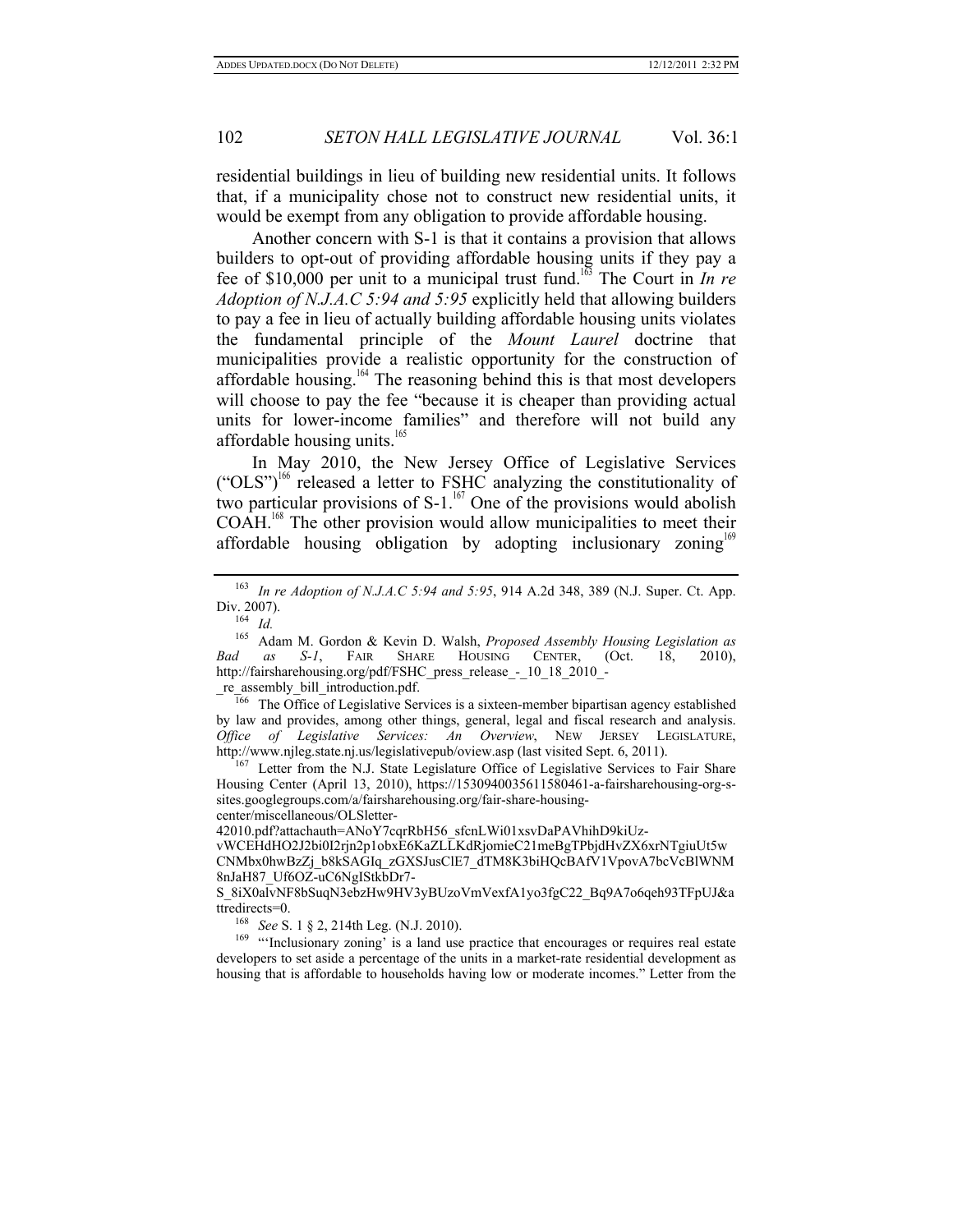ordinances without having to consider the municipality's allocated regional need. $\frac{1}{2}$ 

OLS stated that the bill's provision that would abolish COAH is constitutional because the legislature has the power to amend legislation.171 With regard to the second provision, however, OLS asserted that the provision might fail to comply with the *Mount Laurel*  doctrine.172 OLS based its conclusion on the fact that the bill does not compel municipalities to include, in addition to the mandatory set-aside requirement, another mechanism to assure that the State's affordable housing needs will be met.173 Additionally, in *Mount Laurel II*, the Court explicitly stated that municipalities must demonstrate that they have met their affordable housing requirements in terms of specific numbers.<sup>174</sup> S-1's set-aside system fails to provide specific numbers, which are necessary to assure that towns are meeting the regional need for affordable housing. $\frac{1}{5}$ 

### *B. Governor Christie Should Sign S-1(2)*

Before the Court's decision in *Mount Laurel I*, numerous New Jersey municipalities were doing everything in their power to "preserve community character" by preventing middle and lower class people from being able to afford to live within their borders. Governor Christie claims S-1 proposes a new system for ensuring that municipalities provide affordable housing to low- and moderate-income individuals. The system outlined in S-1, however, is not new. S-1 is simply a variation on the system that existed before the judiciary's decisions in *Mount Laurel I* and *II*. History is bound to repeat itself. S-1 would put

N.J. State Legislature Office of Legislative Services to Fair Share Housing Center, *supra* note 167 (citing Brian Lerman, *Mandatory Inclusionary Zoning – The Answer to the Affordable Housing Problem*, 33 B.C. ENVT'L L. REV. 383, 385 (2006)).

<sup>&</sup>lt;sup>170</sup> Letter from the N.J. State Legislature Office of Legislative Services, *supra* note 167.<br><sup>171</sup> N.J. CONST. art. IV, § 1, para. 1.<br><sup>172</sup> Letter from the N.J. State Legislature Office of Legislative Services, *supra*

<sup>&</sup>lt;sup>175</sup> Letter from the N.J. State Legislature Office of Legislative Services, *supra* note 167 ("We believe that the absence of a nexus between the mandatory inclusionary zoning proposed by the bill and satisfaction of regional and Statewide affordable housing needs would permit a challenge to the sufficiency of the bill under the *Mount Laurel* doctrine."); *see also* Rick Remington, *Assembly Takes up Bill to 'Blow Up' COAH*, NJ SPOTLIGHT (June 17, 2010), http://fairsharehousing.org/pdf/061710 -(June  $17,$  2010), http://fairsharehousing.org/pdf/061710 -\_Assembly\_Takes\_Up\_Bill\_to\_Blow\_Up\_COAH.pdf.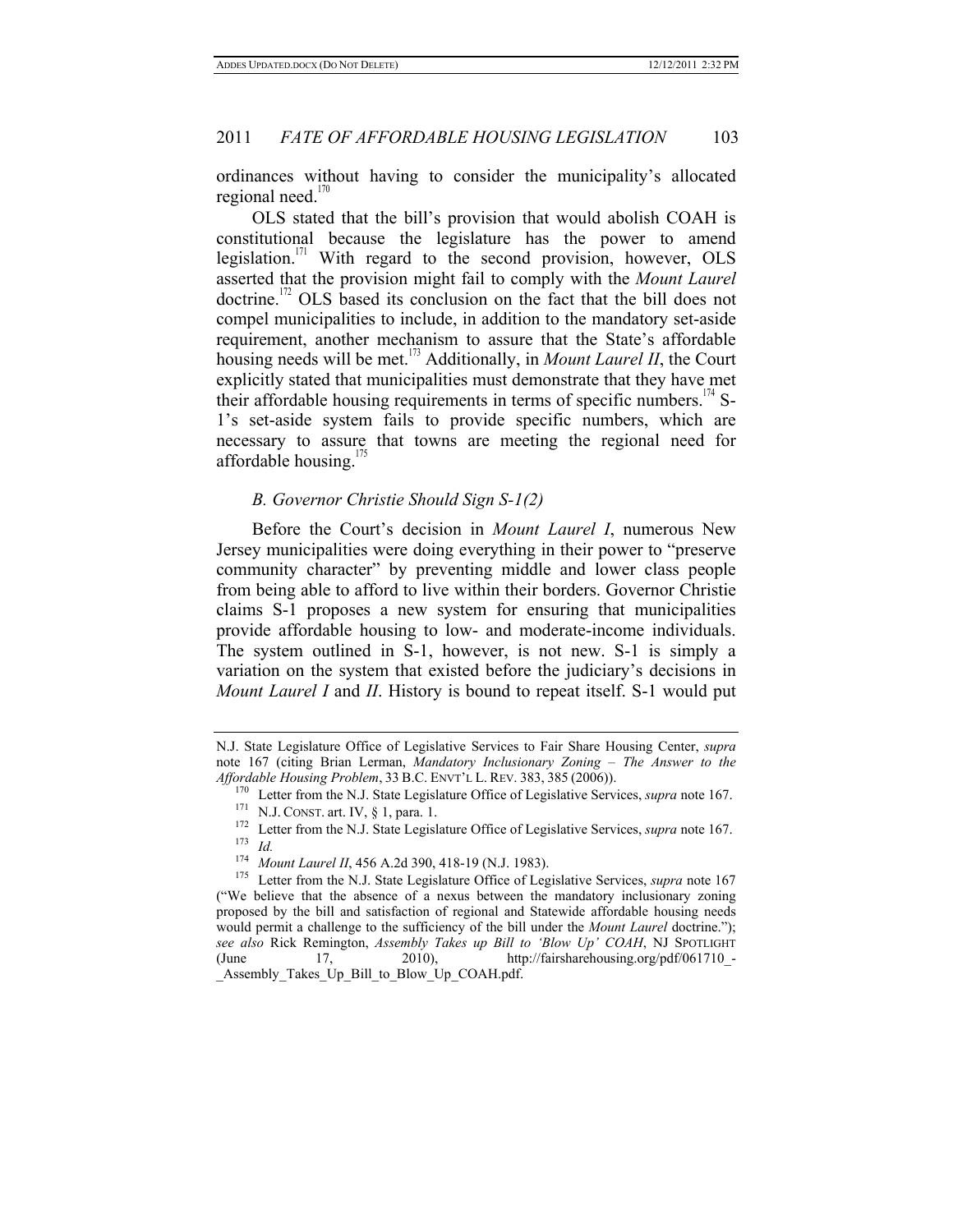municipalities in control of land-planning development, which is likely to result in economic discrimination against the poor.

Governor Christie asserts that COAH's rules have only resulted in increased litigation and that S-1 would solve this problem. However, S-1 would only delay future lawsuits because of the provision that prohibits litigation against a municipality's zoning regulations for one year. If this legislation is passed, the same problems that prompted the Court to intervene in 1975 are likely to emerge. Municipalities will fail to meet their fair share as required under the *Mount Laurel* doctrine, and affordable housing advocates will turn to the courts to challenge the municipalities' practices.

S-1(2) provides a compromise between S-1 and the FHA as administered by COAH. S-1(2) does not suffer from the same constitutional concerns as S-1. Unlike S-1, S-1(2) places a check on municipal discretion by requiring all municipalities to provide a specific number of affordable housing units.<sup>176</sup> This requirement not only complies with the *Mount Laurel* doctrine, but it would also reduce the influx of housing litigation suits in New Jersey's courts that has occurred as a result of COAH's third round rules because the provision sets a standard that every municipality must follow.

Additionally, S-1(2) would ensure that towns provide a realistic opportunity for low- and moderate-income housing by requiring towns to have at least ten percent of their housing units be considered affordable, regardless of whether the units are part of new residential construction projects or already existing residential units.<sup>177</sup> S-1, on the other hand, would only require ten percent of new construction projects be set aside as affordable,<sup>178</sup> thus only compelling towns that choose to build new housing units to provide affordable housing.

FSHC maintains that S-1(2) is a major improvement from S-1, and believes S-1(2) "provide<sup>[s]</sup> a workable and predictable framework to get homes built."<sup>179</sup> Even though the New Jersey courts have consistently held that land use regulations cannot be left to individual municipalities because the municipalities will attempt to prevent certain socioeconomic groups from being able to afford to live within their boundaries, Governor Christie does not appear to be willing to come to

<sup>176</sup> S.1 § 22, 214th Leg. (N.J. 2011). 177 *See id.* §21. 178 Friedman, *supra* note 125. 179 Webb, *supra* note 21.